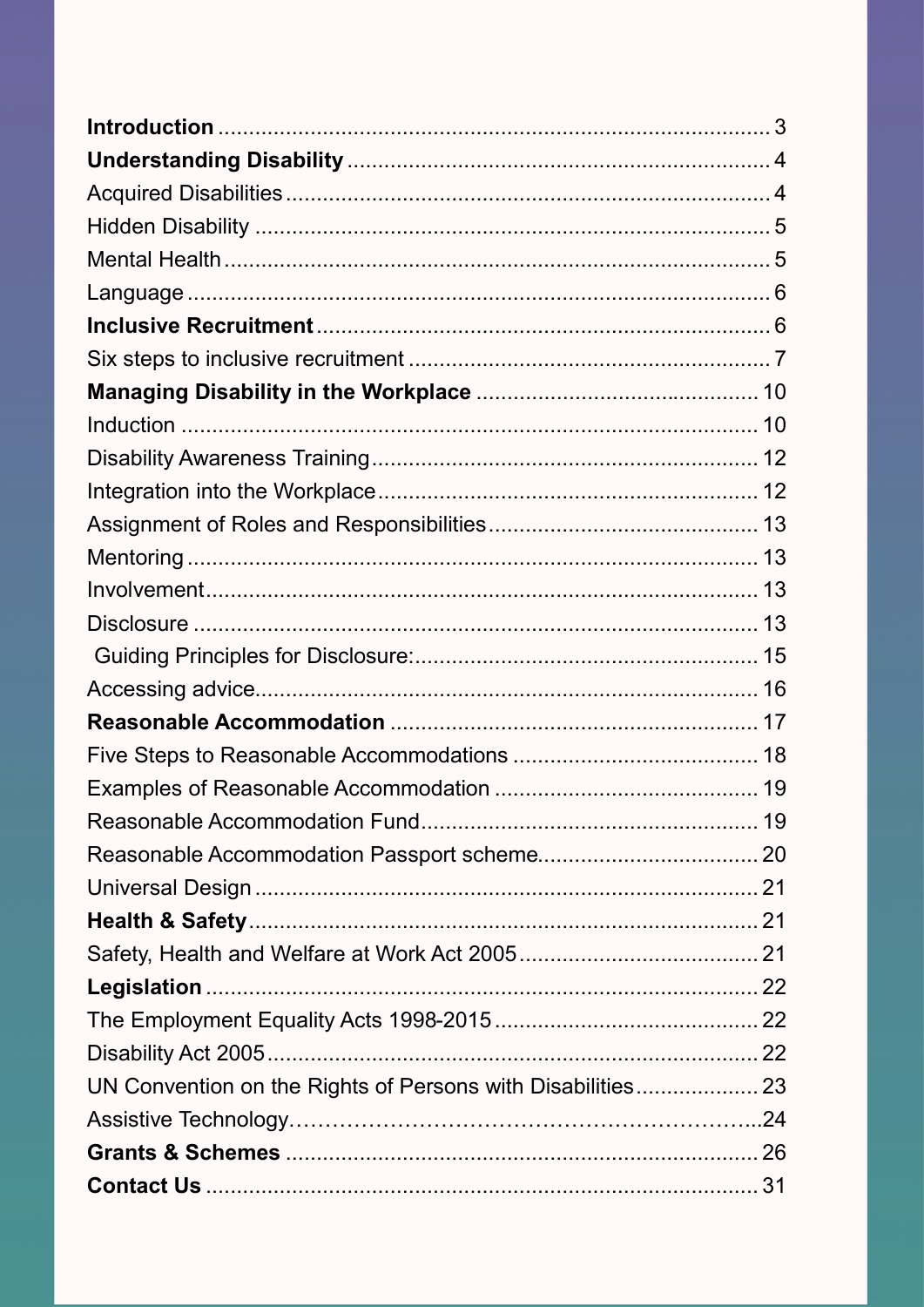

 There are more than 1 billion people in the world living with some form of disability. This corresponds to about 15% of the world's population. (WHO, 2020)

 In Ireland there are circa 650,000 people living with a disability. Research shows that people with disabilities have far fewer employment opportunities when compared to their non-disabled peers. Only 36.5% of people with a disability (aged between 20 and 64) are in employment compared to 72.8% of people without a disability. (CSO, 2016)

 Employers for Change empowers employers with all the information and advice needed to hire, employ, manage and retain staff with disabilities.

 Employers should aim to implement best practice for all employees, whether they are a person with a disability or not.

In relation to employing people with disabilities, best practice includes:

- recruiting a diverse and inclusive workforce.
- providing disability awareness training,
- ensuring premises are accessible ,
- • ensuring that company policies are inclusive and accessible (Handbook, PEEP/ Health and Safety), and providing accessible technologies.

 As part of the Employers for Change- Employer Disability Information service, we have compiled this Toolkit to provide employers with some key information relating to disabilities and employment.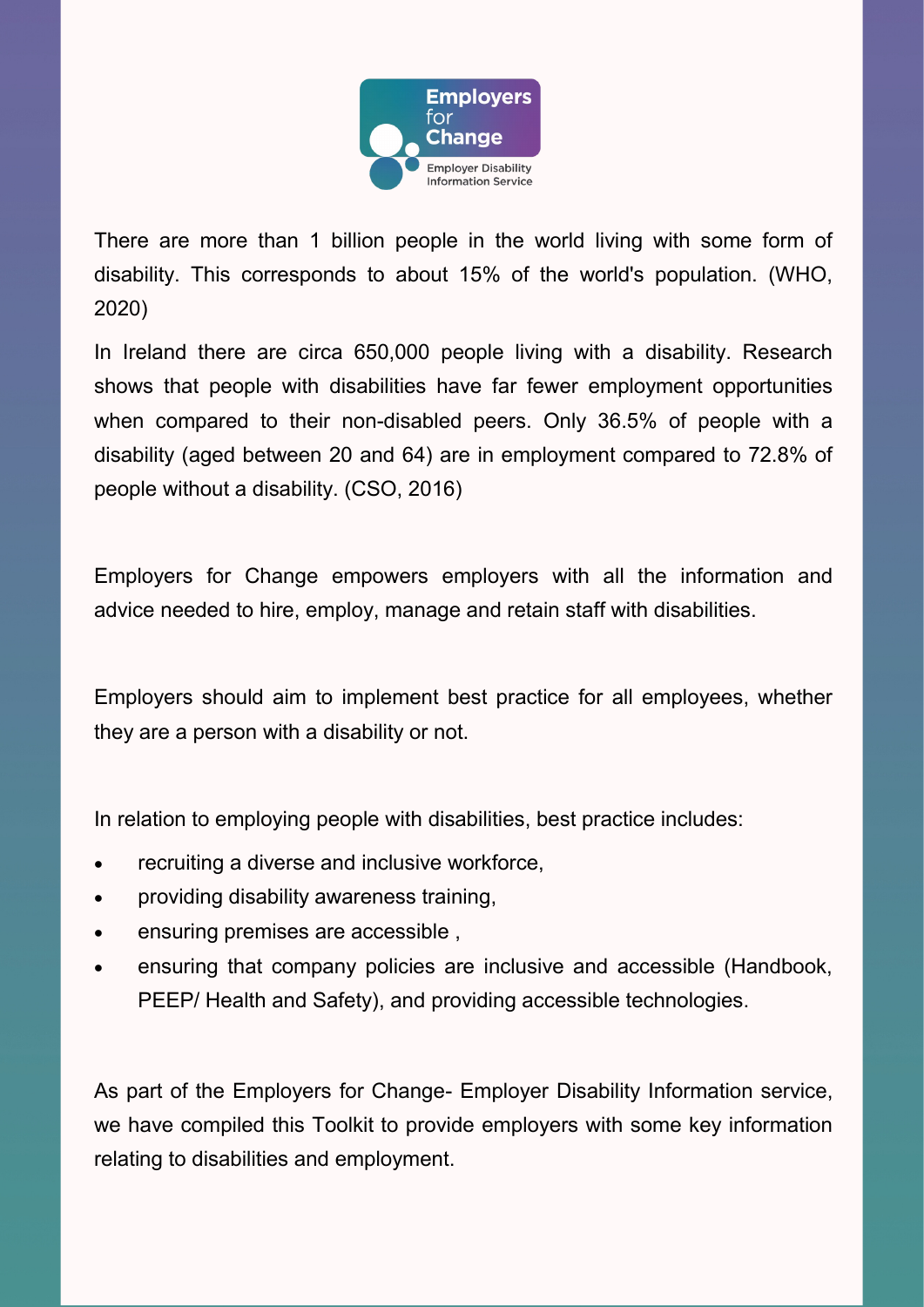## Understanding Disability

 There is no definitive list of conditions that constitute a disability. Disability can be visible or invisible and may or may not be disclosed. There are some notable definitions, which have been used in legislation and official documents.

The Disability Act (Government of Ireland, 2005) defines disability as:

 "a substantial restriction in the capacity of the person to carry on a profession, business or occupation in the State or to participate in social or cultural life in the State by reason of an enduring physical, sensory, mental health or intellectual impairment.'

 For more definitions look at The Equality Acts (Employment Equality Acts & Equal Status Acts) (1998-2015) and the 2016 Census.

## Acquired Disabilities

 An 'acquired' disability is a disability that has developed during the person's lifetime i.e. as a result of an accident or illness rather than a disability the person was born with. Acquired disabilities can be visible and invisible.

There is no definitive list of acquired disabilities but examples include:

#### Accident related injuries

- Head trauma •
- Spinal injuries Post-
- Loss of vision •
- Loss of hearing by the Arthritis
- Injury/ loss of limbs

#### Illness and health related

- Post stroke disability
- Post-traumatic stress
- Multiple Sclerosis
- 
- Motor Neurone Disease
- Mental Illness
- **Stress**

 According to the 2016 census, 70% of people with a disability aged 20-64 acquired their disability after the age of 16. Therefore many people are employed prior to acquiring a disability and it is important that they are helped to stay in employment.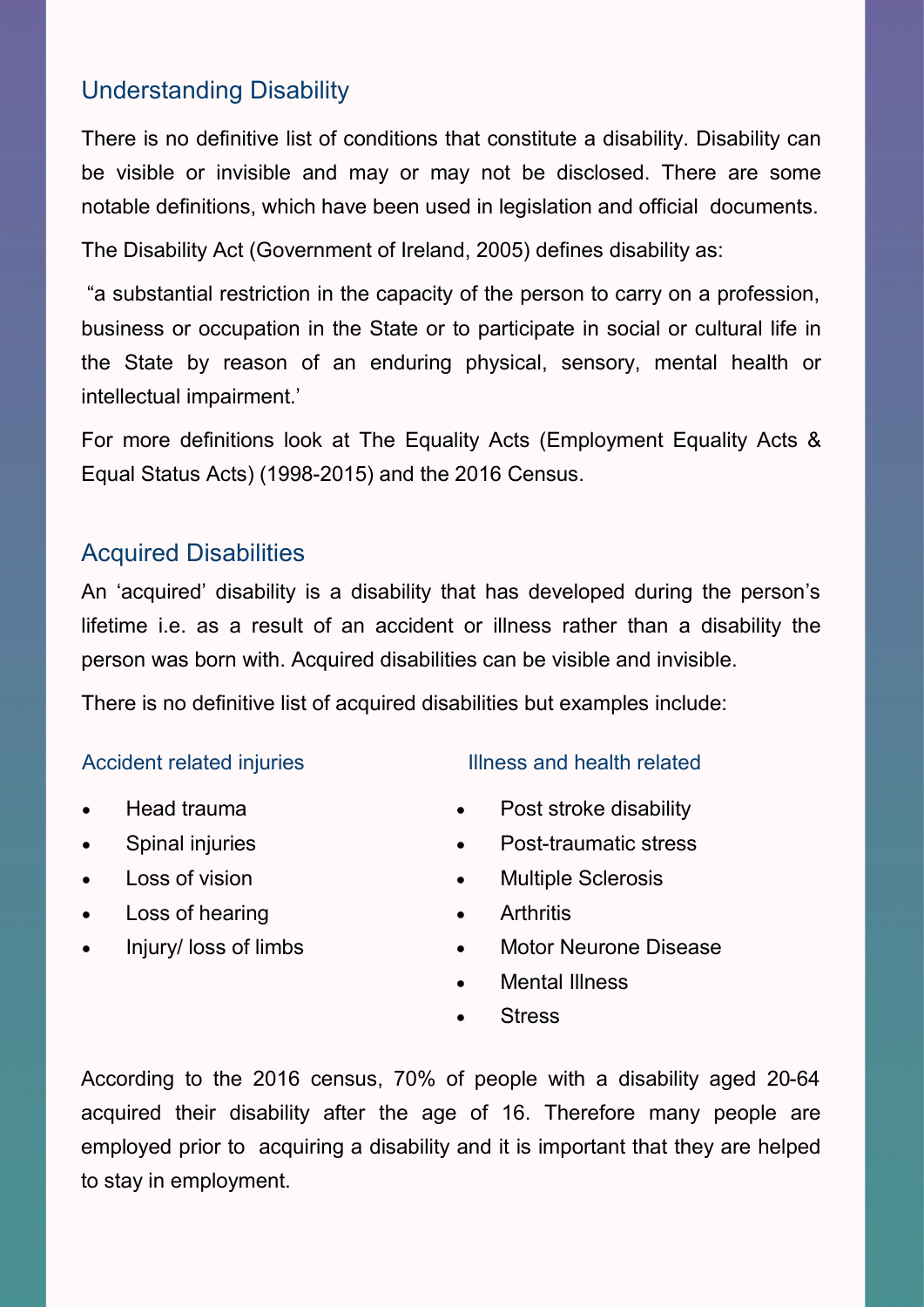## Hidden Disability

 A 'hidden' disability refers to disability that may not be visible at a glance, but can have a major impact on people's lives. They can arise from conditions such as epilepsy, autism, diabetes and acquired brain injuries. Invisible disability, or hidden disability is an umbrella term that captures a whole spectrum of dis-abilities or challenges that are primarily neurological in nature.

#### Examples:

- Autism
- • Attention Deficit-Disorder or Attention-Deficit/Hyperactivity Disorder(ADD/ADHD)
- **Brain injuries**
- Crohn's Disease
- Chronic Fatigue Syndrome
- Chronic pain
- Cystic Fibrosis
- Disorder, Schizophrenia, and • Depression, ADHD, Bipolar other mental health conditions
- **Diabetes**
- Epilepsy
- Fibromyalgia
- • Learning difficulties, including and language processing disorder dyslexia, dyspraxia, dysgraphia,
- **Lupus**
- Rheumatoid Arthritis
- one wears contact lenses and a • Visual and auditory disabilities-These may be invisible if somehearing aid

#### Mental Health

 Mental health is something we all have and it's an essential part of each of us. There can be many different understandings of mental health and it can mean different things to different people. Our level of mental health can change as we go through life, and even on a daily basis. There are things we can do to look after our mental health. Making sure we get enough sleep and enough exercise, making sure we eat healthily and to take time out to relax and do the things we enjoy.

 One of the most important things we can do is to talk to someone. This can be a trusted friend or family member if there's something bothering us. Talking about how we feel and sharing our thoughts and worries can help us to feel better and can help us to come up with ways of coping with our feelings and emotions.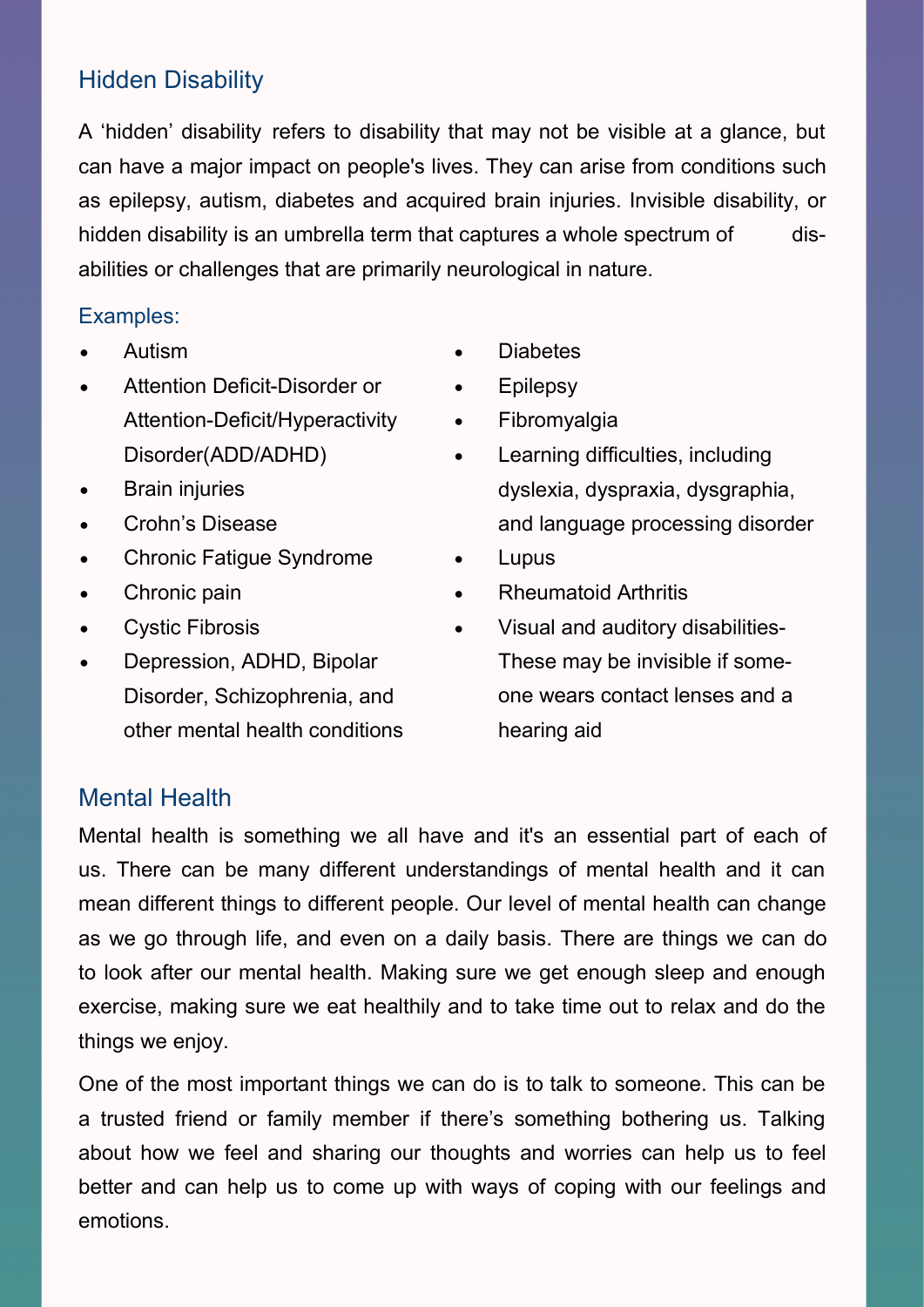## Language

 ronment for each and every employee and potential employee. As an employer you should create an open, accessible and comfortable envi-

 Language matters and you should always be respectful of others and their feel- ings. When it comes to disability, some people advocate for the use of 'people first' language, which places emphasis on the person first and the disability sec- ond i.e. a person with a disability. On the other hand, some disabled people, say the disability is not inside of them: they are not a 'person with a disability,' but rather they are a 'disabled person.'

 Irrespective of which language is used, the person is central and should not be objectified by using language such as 'the disabled.' If in doubt about what lan- guage to use, listen to how the individual talks about their disability or ask what their preference is. The person themselves is best placed to tell you what they are comfortable with.

## Inclusive Recruitment

 There is a strong business case for hiring people with a disability. By employing someone with a disability, employers are building and retaining a team that best reflects the community around them.

 Employees with a disability add value to teams by bringing a range of skills, tal-ents and abilities that the traditional workforce may not have.

 People with disabilities have a right to work and to enjoy equal rights and opportunities to participate in economic, social and cultural life and to enable them to reach their full potential.

 The Equality Employment Acts 1998-2015 prohibit discrimination under nine work experience. Employers may not discriminate against employees or prospective employees on the basis of any of the nine grounds, including disability. grounds in employment, including vocational training and

 A diverse and inclusive company employs people with disabilities. However, many employers worry that they aren't equipped to include people with disabilities in their recruitment process.

To help alleviate those fears, use our six step inclusive recruitment toolkit.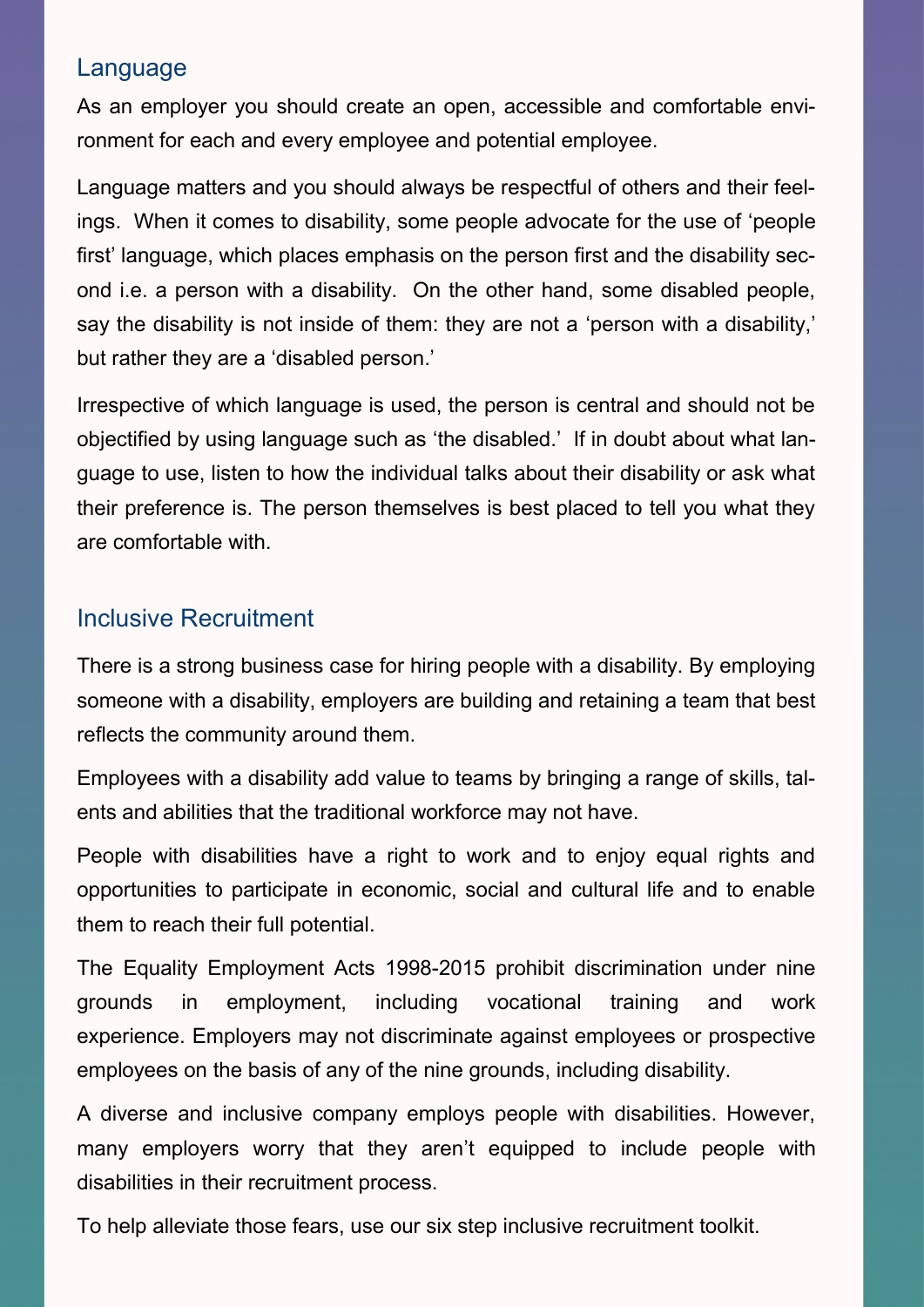## **Six steps to inclusive recruitment**

#### Job Analysis

 This is the first step in any recruitment process and the best way to ensure a good job-individual match. By analysing the job, we're getting up to date information about the core functions of the job, how it is organised, the environment and the qualifications required. Don't forget - a job analysis describes the job, not the individual who fills it. It also helps to ensure you have the support of senior and middle management to guarantee success. They play a key role in decision making and influence the company's approach. To encourage the employment of people with disabilities, develop a competency based job description.

#### **Applications**

 Flexibility in how someone can apply for the role is a key positive action for people with disabilities. Jobseekers and employers rely heavily on online recruitment, so make sure your hiring site is accessible for all.

- • Welcome applications from people with disabilities by stating that you accommodate the needs of candidates with disabilities.
- • Provide an alternative means for people with disabilities to contact the company to request accommodations at interview.
- If you are unsure how to provide the accommodation, seek help to find out.
- • Make sure the job information is available in accessible formats, if requested.
- • Allow applicants with a disability as much time as they need to fill in forms, if they are timed.
- • If you are using a recruitment agency, have you assessed its ability to accommodate prospective candidates with disabilities?
- • Contact disability organisations and supported employment schemes to encourage applications from diverse communities.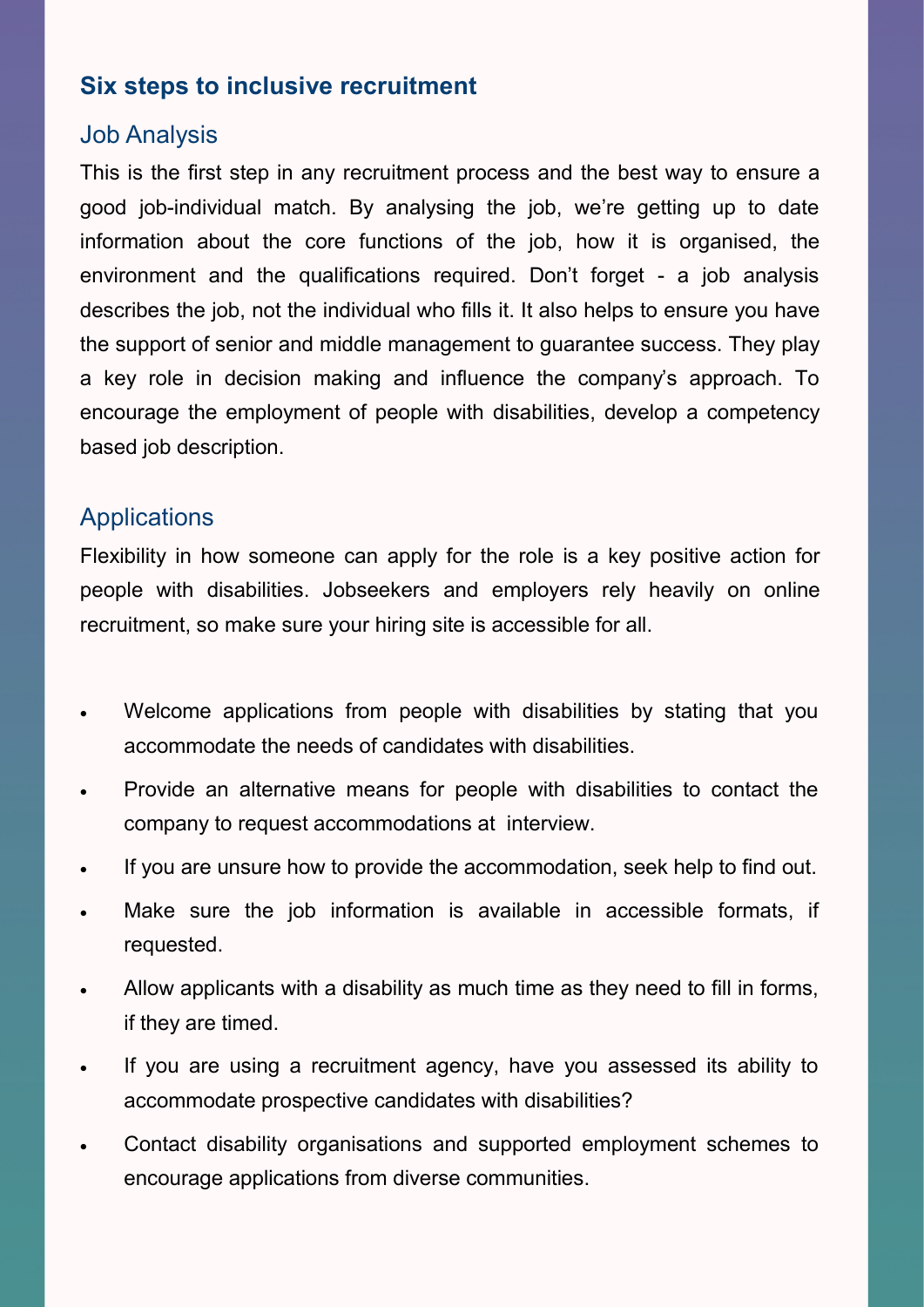## **Shortlisting**

 At this stage, applicants with disabilities are often screened out of the process. Their CVs and applications look different to other applicants and they may have gaps, less work experience and alternative qualifications.

- • Remember that people with disabilities are creative thinkers, problem solvers and exceptionally resilient.
- • Take into consideration that they have had to navigate their lives and work in a different, and often more difficult way than their peers without disabilities.
- • When shortlisting, consider stating that applicants who meet the qualifica- tion requirements and have disclosed a disability on their CV or application form will be automatically invited to interview. This will communicate your commitment to inclusion and encourage the disclosure of a disability.

## **Testing**

 Some companies use assessment centres and online testing. These tools can be a barrier to applicants with disabilities, in particular non-visible disabilities. Consider whether you can waive this requirement for applicants with a disabil- ity. A work trial or placement may be a better way to assess the abilities of applicants with disabilities.

- • Ensure that the testing location and materials are accessible for all types of disability, including neurodiverse applicants, specific learning difficulties like dyslexia and those with sensory and physical disabilities.
- • Make sure the test or assessment is flexible and accessible to people with all types of disabilities. Ask the test developer if unsure and consider if as-sistive technology is required.
- • Consider using other measures of assessment to evaluate applicants. Decisions based only on these results won't ensure a diverse mix of candidates.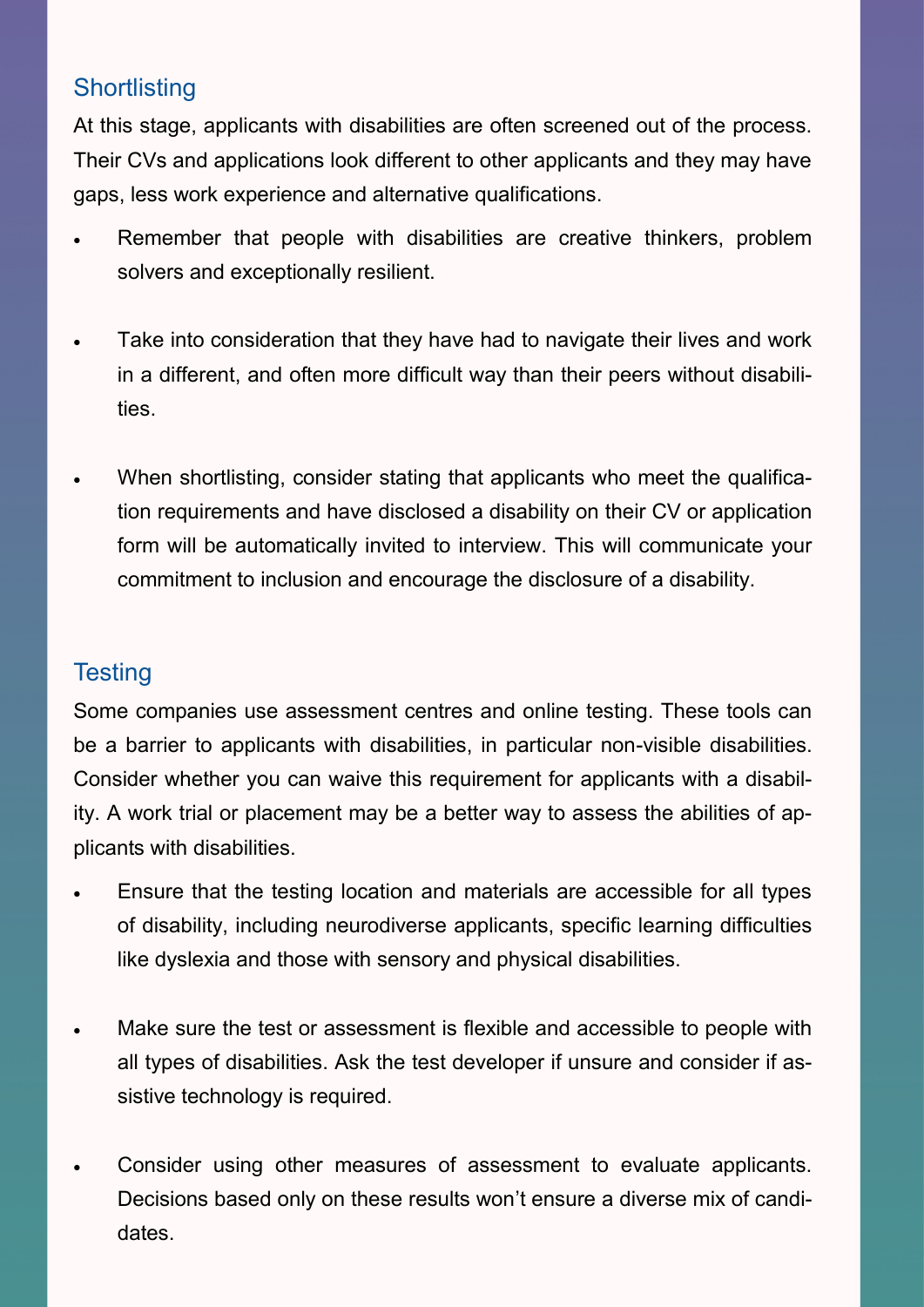#### **Interviews**

 The main purpose of an interview is to establish whether applicants have the skills and capability to do the essential and core elements of the job. You don't need to change your interview process – just ensure it is competency based to get the best result.

- • Members of the interview panel should be appropriately trained in disability awareness.
- • Ask all candidates the same open and direct questions about their ability to perform the functions of the role.
- • Don't concentrate on the disability or how it may impact at work. Focus on the ability of the candidate.
- • Be open-minded as to how the job can be done people with disabilities will approach tasks differently.

## Getting Supports

 There are financial support grants available and the Employers for Change team are always available to help you make your workplace a more inclusive and understanding place. Contact details at the back of this booklet.

## **Useful Links**

- [AHEAD](https://www.ahead.ie/publications-for-employers?id=60&qstring=) [https://www.ahead.ie/publications](https://www.ahead.ie/publications-for-employers?id=60&qstring=) for employers? [id=60&qstring=](https://www.ahead.ie/publications-for-employers?id=60&qstring=)
- • Hays Recruitment: [https://www.hays.com.au/diversity/disability](https://www.hays.com.au/diversity/disability-recruitment) [recruitment](https://www.hays.com.au/diversity/disability-recruitment)
- [IHREC:](https://www.ihrec.ie/guides-and-tools/human-rights-and-equality-for-employers/positive-action-in-relation-to-disability/) [https://www.ihrec.ie/guides](https://www.ihrec.ie/guides-and-tools/human-rights-and-equality-for-employers/positive-action-in-relation-to-disability/) and tools/human rights and equality for [employers/positive](https://www.ihrec.ie/guides-and-tools/human-rights-and-equality-for-employers/positive-action-in-relation-to-disability/) action in relation to disability/

9

- • Inclusive Recruitment [and Retention Practices](https://asiam.mykademy.com/inclusive-recruitment-and-retention-practices) e learning: [https://asiam.mykademy.com/inclusive](https://asiam.mykademy.com/inclusive-recruitment-and-retention-practices) recruitment and retention [practices](https://asiam.mykademy.com/inclusive-recruitment-and-retention-practices)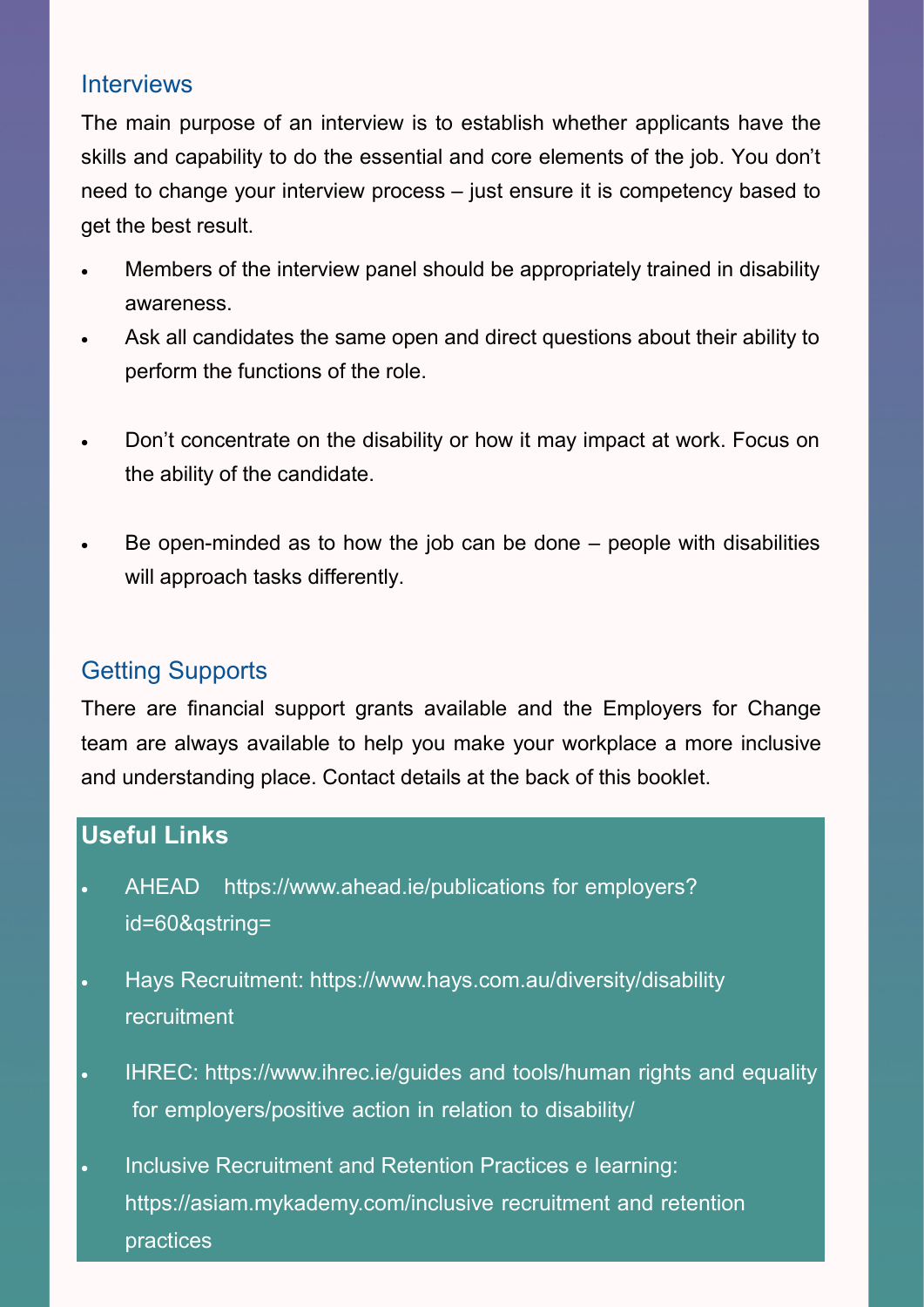## **Managing Disability in the Workplace**

#### Induction

 The purpose of induction is to gradually introduce a new or existing employee who has acquired a disability, to their new work environment.

Induction involves gaining insight into:

- • The reality of a new job i.e., the specific aspects of the work (how it is performed), the expectations of the employer and initial on-the-job training;
- • How an organisation works i.e. the role of the new employee within the overall work environment and how that employee interacts with and relates to supervisors, team leaders and other work colleagues.

 It is best practice for companies or organisations to provide some form of induction, either informally (sit and watch) or through more formal procedures.

 Induction is a process which may take place irrespective of whether or not there is an official probationary period. It is usually led by a supervisor and involves the collaboration of work colleagues. For people with disabilities who have successfully come through the interview process, effective induction is critical.

 Depending on the nature and severity of the disability, it is at this stage that initial physical, communication, attitudinal and other barriers manifest them-selves, requiring an appropriate response.

 The induction process should be regarded as the initial phase of an integration programme which identifies particular needs and provides appropriate accommodations and ongoing support, as necessary.

 It is equally important to remember that a new employee with a disability got the job on the basis that they are capable of undertaking the work, with (or often without) some form of accommodation or assistance. The induction process is about how to do the job and what forms of assistance are required to realise that capacity.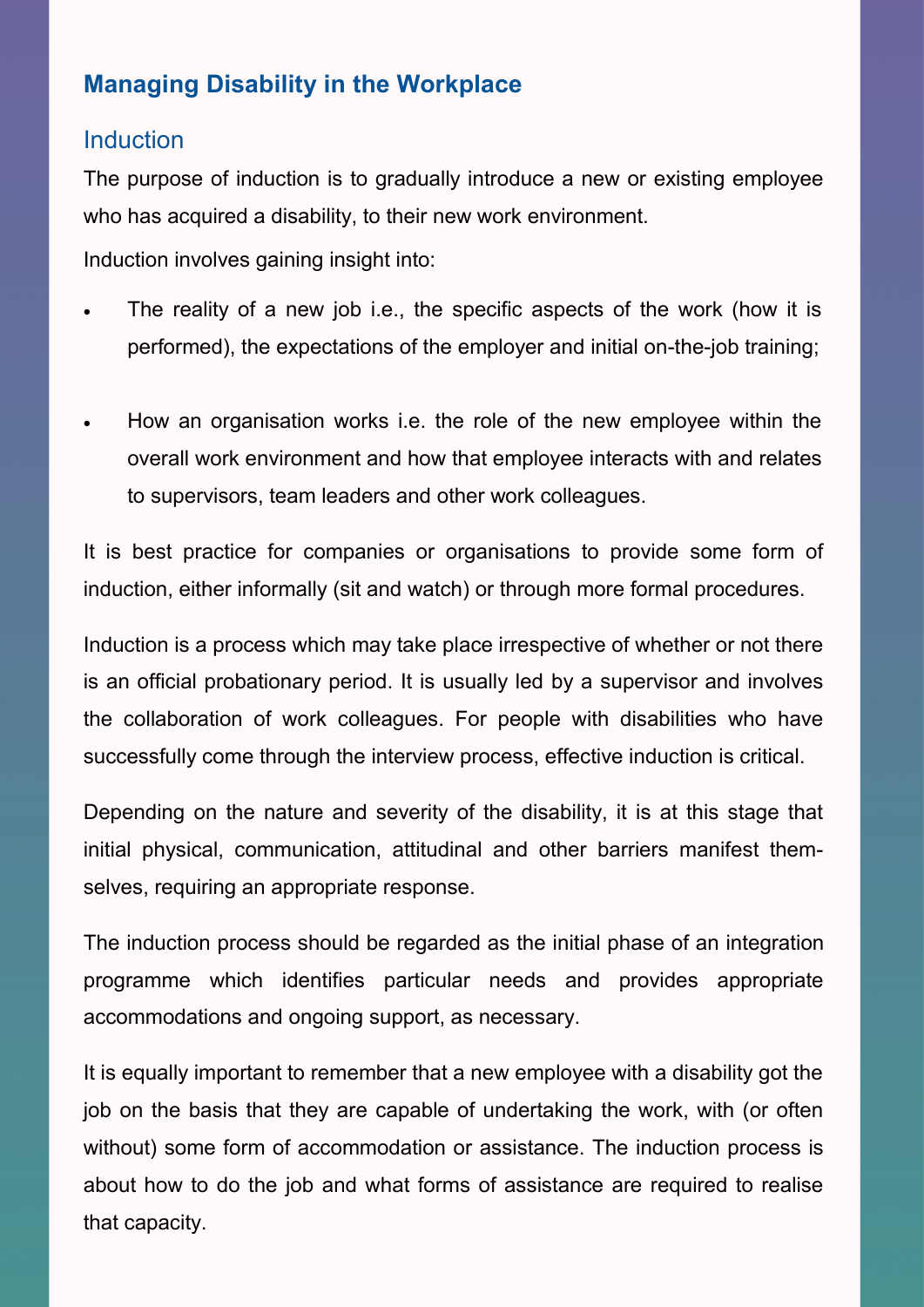It may be necessary to review the way this training is delivered in order to take account of the needs of the new employee. Remember to give sufficient time and to ensure that training materials and job instructions are available in the employee's preferred format, such as large print, Braille, tape or disc.

 A company/organisation may already have a well-established induction process, influenced by a disability/equality officer who is more aware and experienced in dealing with such issues. Such a person will recognise the importance of the induction phase, be aware of potentially prevalent reactions or attitudes among management or the workforce, and will provide relevant training and consult those concerned in order to influence misconceptions and address problems at the earliest possible stage.

#### **EXAMPLE**

An employee with a learning disability is undergoing induction and on the job training at a company. He has been hired to deliver messages. It is noticed during his training that he often mixes up messages for 'R. Naughton' and 'T. Naughton'. The supervisor knows about his disability, suspects that the performance problem is linked to it and knows that this particular employee may be unable to ask for a reasonable accommodation because of his disa- bility. The supervisor asks the trainee about mixing up the two names and asks if it would be helpful to spell the first name of each person. When the trainee says that would be easier, the supervisor instructs the receptionist to write the full first name when messages are left for one of the Naughtons.

 Alternatively, a company may be in the position of employing a person with a disability for the first time, in the presence or absence of a formal induction - process. In such circumstances, the person with the disability will be break ing new ground and, generally speaking, managers, supervisors and co workers will not be aware of the issues involved. There is clearly scope for such a company to gain insight from the induction processes of other organi sations through the exchange of best practice. A person with a disability in these circumstances should try to discuss their situation with a person with similar experience and contribute to ways of overcoming barriers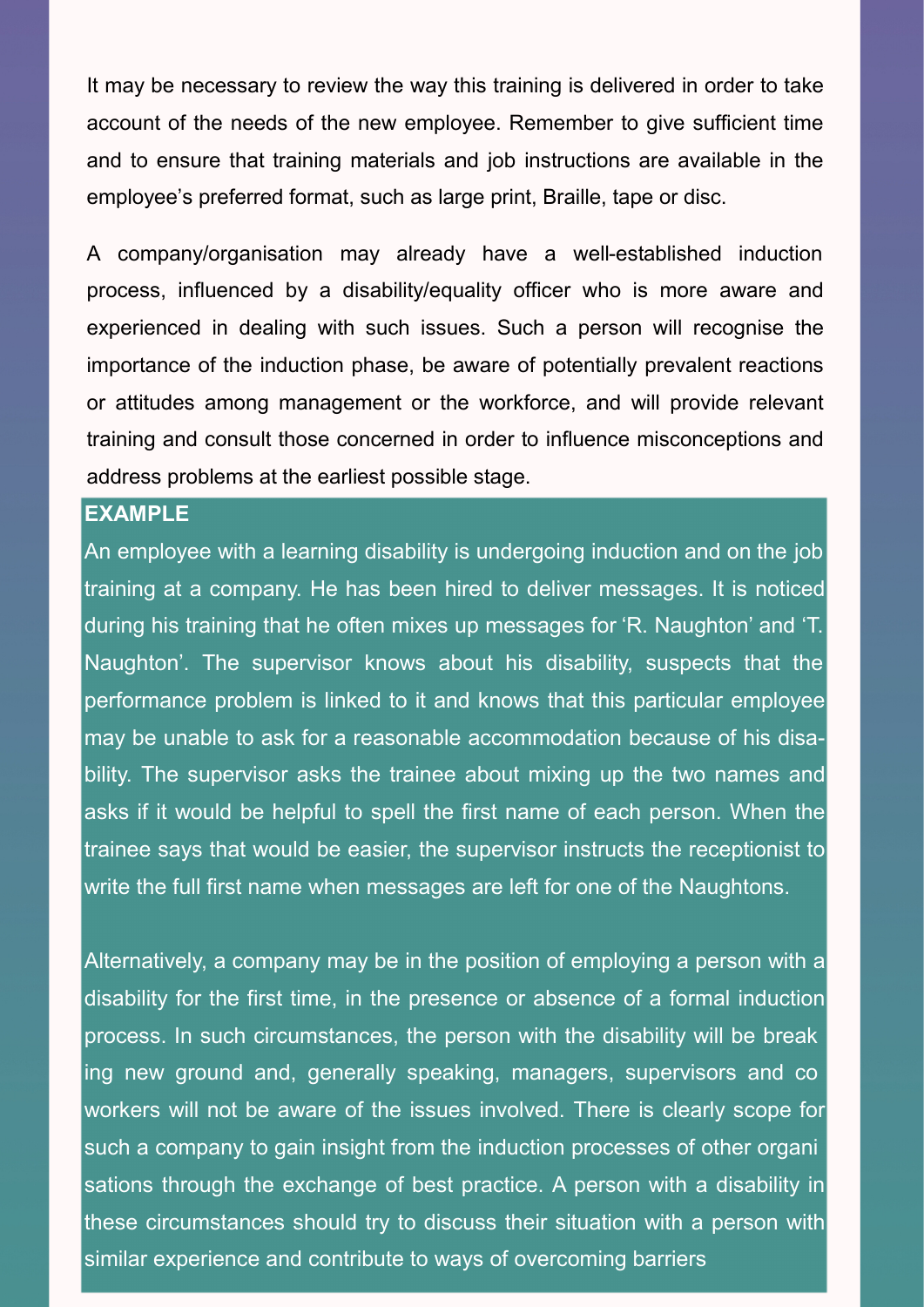#### Disability Awareness Training

 Appropriate and targeted training is key to improving communications, addressing misconceptions and building a positive environment before or during induction. The training should be available to all relevant personnel, tailored to reflect the individual roles and responsibilities in the company i.e. managers, supervisors, health and safety officers/representatives and colleagues. It is advisable to schedule disability awareness training even if there are no people with disabilities currently employed. Some disabilities may have a changing impact on a job over time, either positively or negatively. Issues which were identified and addressed during induction may need to be revisited and appropriate actions taken.

 Disability awareness training grants are available through the [Department of](https://www.gov.ie/en/service/3970b5-disability-awareness-support-scheme/#apply)  [Social Protection.](https://www.gov.ie/en/service/3970b5-disability-awareness-support-scheme/#apply) Such training should be undertaken as part of the working schedule and activities to ensure good attendance.

#### Integration into the Workplace

 The nature of the relationship between new employees with disabilities and their managers, supervisors and work colleagues will influence the extent to which integration is achieved. A relaxed, supportive management style will encourage ongoing dialogue and closer relationships. In comparison, a highly structured and direct management style will provide a more formal, less personal environment which may suit people who feel less comfortable with intense dialogue about their disability. There are a variety of management styles. Appropriate awareness training should give managers insights into how to deal with individuals who are more sensitive about disclosing or discussing the impact of their disability.

 Equally, the relationships formed with work colleagues are critical. Developing collaborative approaches during induction will assist in ensuring the cooperation of the workers on an ongoing basis. As the impact of the disability or work practices themselves may change over time, it is important to be in a position to respond and to be able to rely on the support and cooperation of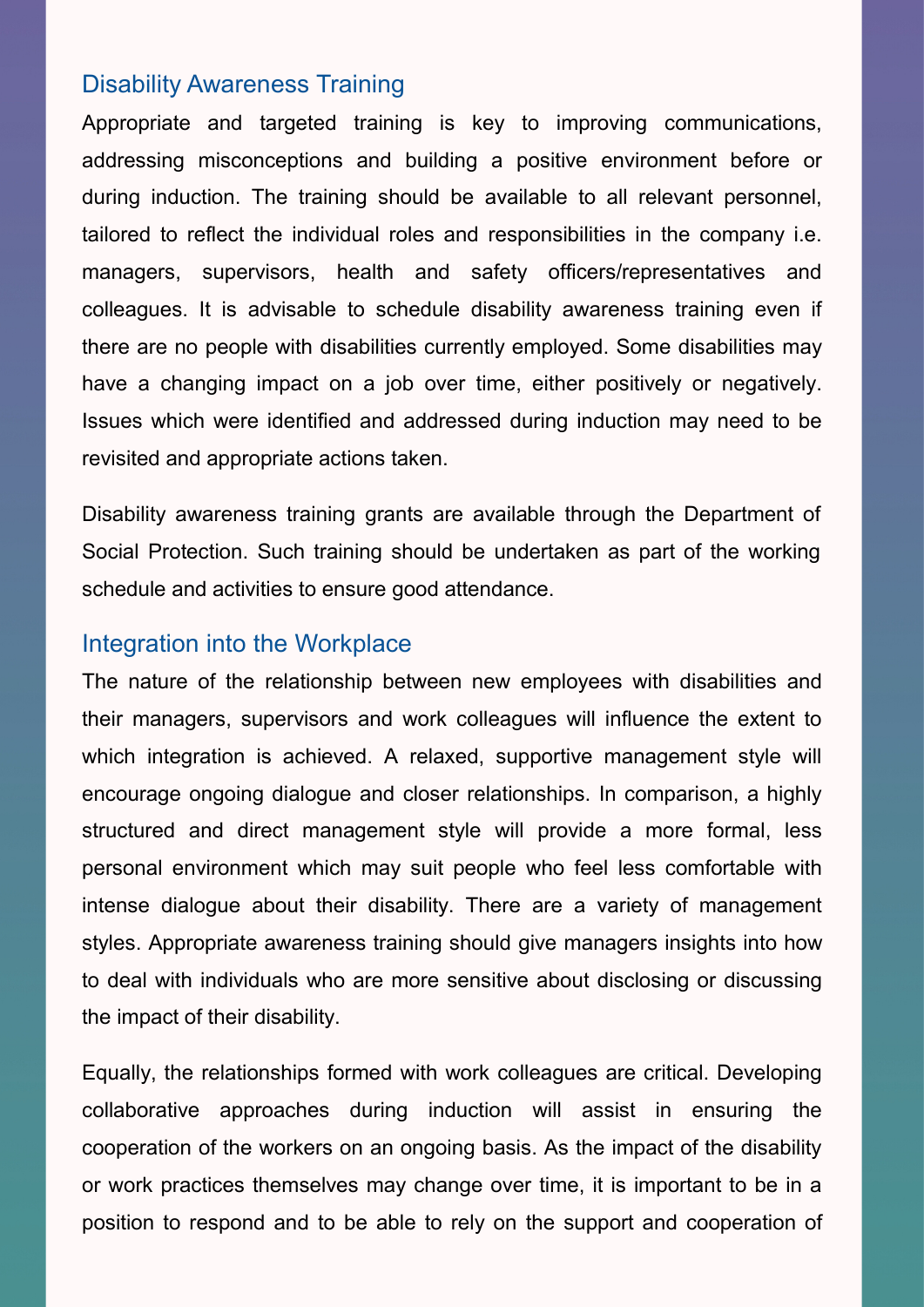#### Assignment of Roles and Responsibilities

 The assignment of roles and responsibilities in any company is essential to ensuring the effective integration of the employee with the disability. Dealing with disability issues often requires the engagement of a range of people, including the person with the disability, who are in a position to discuss, reflect and understand problems and to contribute to or deliver a solution. This requires disability awareness training, problem-solving skills and ongoing commitment to engagement

#### **Mentoring**

 A mentoring system should be considered for new employees with disabilities. This should be agreed between the new employee and the potential mentor and should have a specific timeframe. The system should operate during working hours or work-related social events. Employees with disabilities should also be trained as mentors. Everyone can benefit from the guidance of a more experienced worker, irrespective of disability.

#### **Involvement**

 Employers and managers need to be careful to integrate employees into whatever workplace arrangements prevail. Where such arrangements involve teamwork, employees should have opportunities not only to work with others on group projects, but, when appropriate, to assume leadership roles. Where there is no formal team approach and the work is organised in a more traditional system, employees with disabilities should be involved in staff meetings and service/event planning. Employees with disabilities should also be involved in union meetings if they are members. This degree of involvement should also extend to social events, informal employee gatherings e.g. sporting activities.

#### **Disclosure**

 Disclosure is making a disability known or revealing a hidden disability. Once the employer is aware of the disability, they can ensure the required supports and accommodations are available, and comply with their responsibilities under equality and health and safety legislation.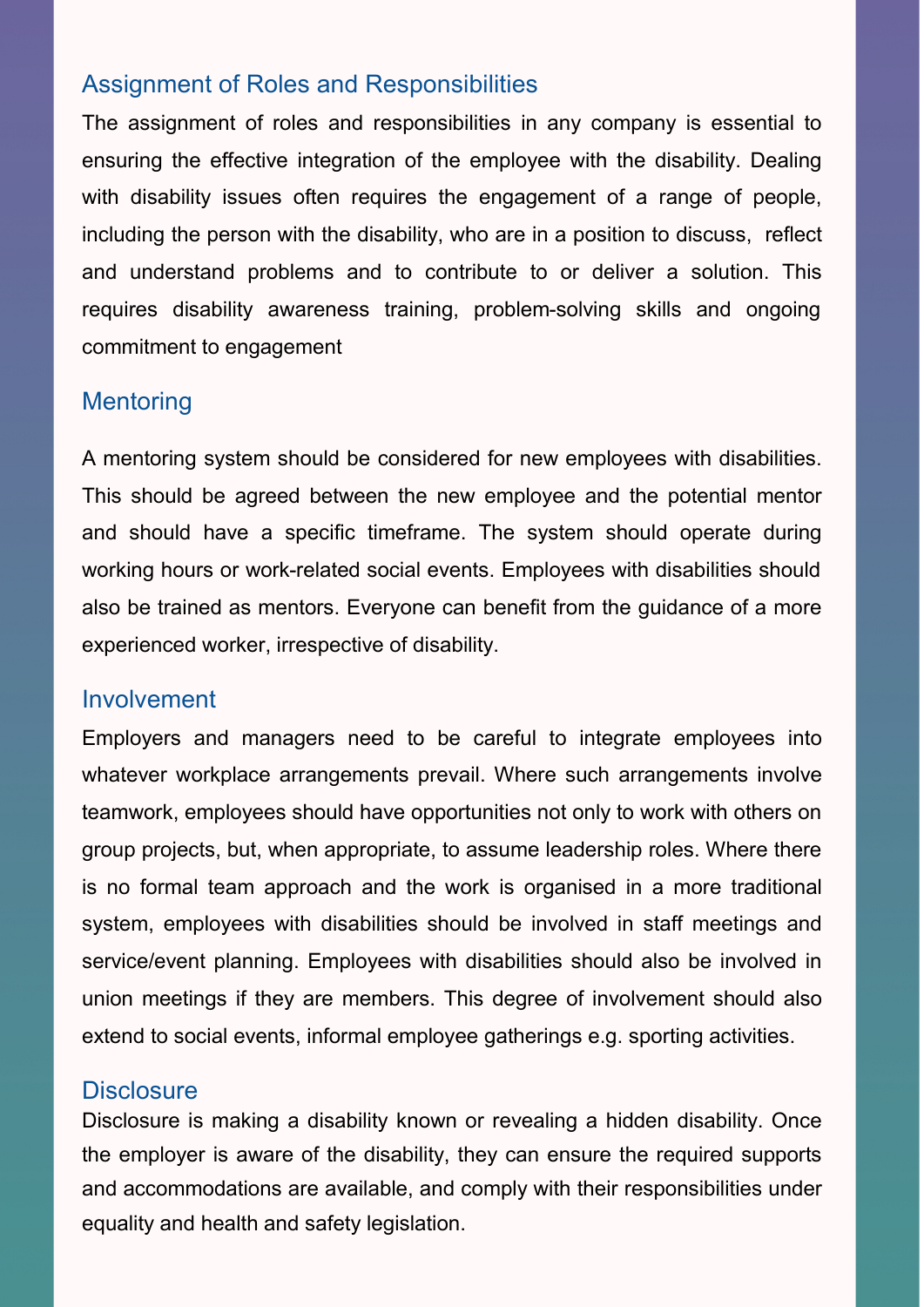Employers should be aware that:

- • A person with a disability has the choice whether or not they tell you about their disability.
- • There are a number of benefits to the employee in disclosing their disability to you as their employer as you have a duty to make reasonable adjustments or accommodations and ensure the workplace is accessible. Ensure they are aware of these and that you accommodate all disabilities in your workplace.
- • Employers can create a workplace culture where disclosure is embraced by asking all employees whether their needs are being accommodated and opening up discussions about supports available in the workplace with all staff.
- • You should be clear on the competencies required for a job from the initial stages of advertising and provide as much information as possible.
- • At interview stage, you should provide multiple opportunities and avenues for disclosure of an applicant's disability.
- • You should have clear procedures in place when someone discloses a disability including why you need to know, what will happen with the information, how it will be used and who will have access.
- • Whether a person applying for a job in your company tells you during the recruitment and selection process that they have a disability or, if a person working for you tells you they have a disability it is important to treat the information in the same manner.
- • Medical terms, names or categories of disability tell us very little about an individual's capability. Focus on the abilities of the person and what might be impacted as a result of a disability. Work with the person to facilitate supports and accommodations.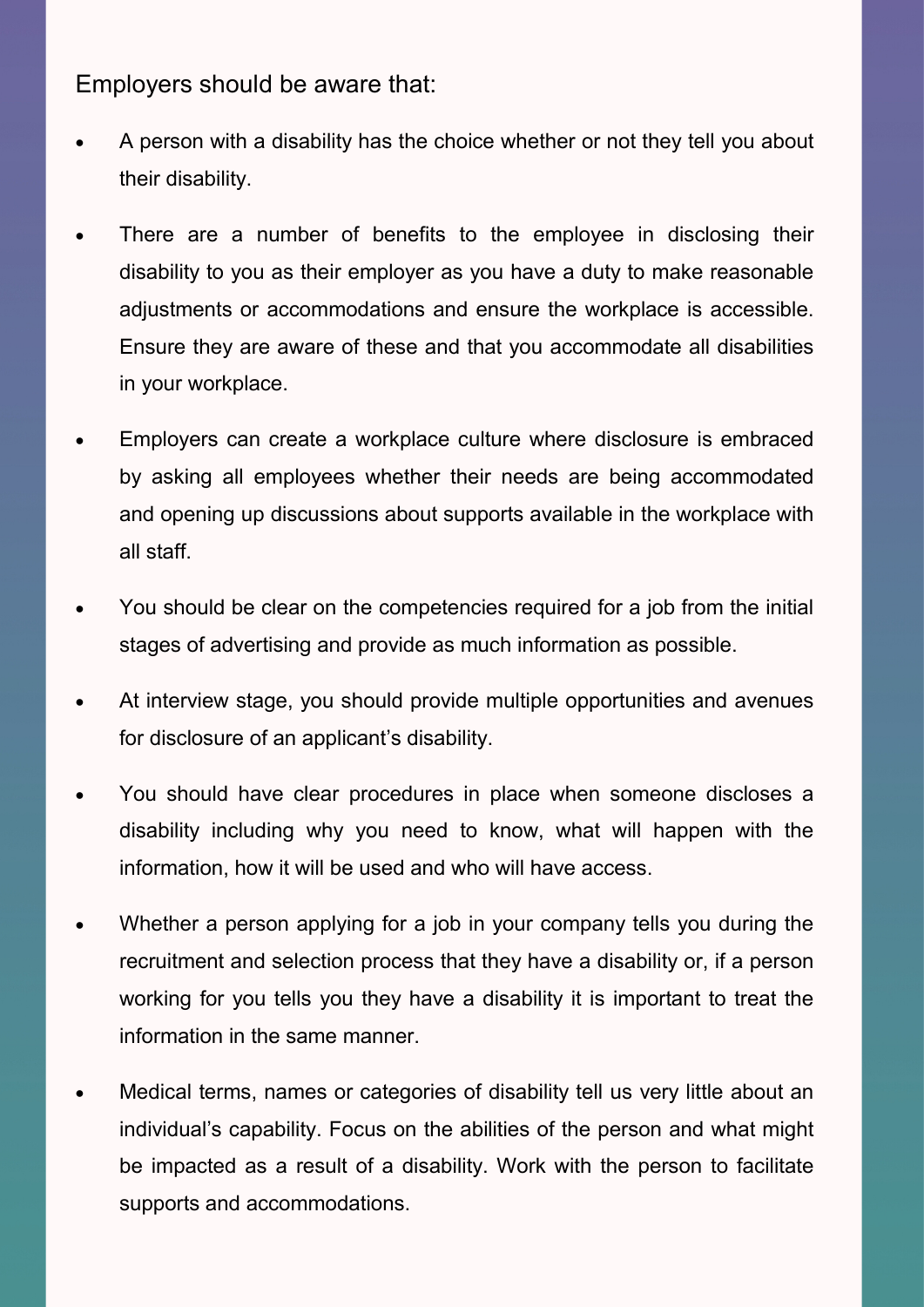- • Don't be afraid of not knowing anything about disability the person with a disability is the expert and disability affects everyone differently. Ask the person for guidance on the supports they may need at work.
- • Remember that the person with a disability is also anxious about disclo- sure. They are often not sure how to approach their disclosure and worry about how it will be received. They might want to make their employer aware but are afraid of any negative consequences or stigma. Consider whether a job applicant or employee has attempted to disclose. They may think that they've told you about their disability without being explicit e.g. there may be something on their CV or they may have talked about work-ing with a disability charity in a volunteer capacity.
- There are many grants available to financially support employers.

#### Guiding Principles for Disclosure

 of disability in recruitment or job retention circumstances. **Approach** the treatment of the information with an open mind and in a positive and constructive manner, acknowledging the challenge of disclo-sure

 **Actively listen** to what the individual has to say and take notes of the ex-act nature of the impact of their disability.

 **Give time** to the person to explain their disability to you as they may be nervous about confiding such personal information with a stranger/ employer and may be wary of a negative reaction.

**Confidentiality** of information shared should be protected at all times.

 **Ask** about whether they will require any supports in employment. They may even be able to tell you what supports they require or where to ac-cess the information.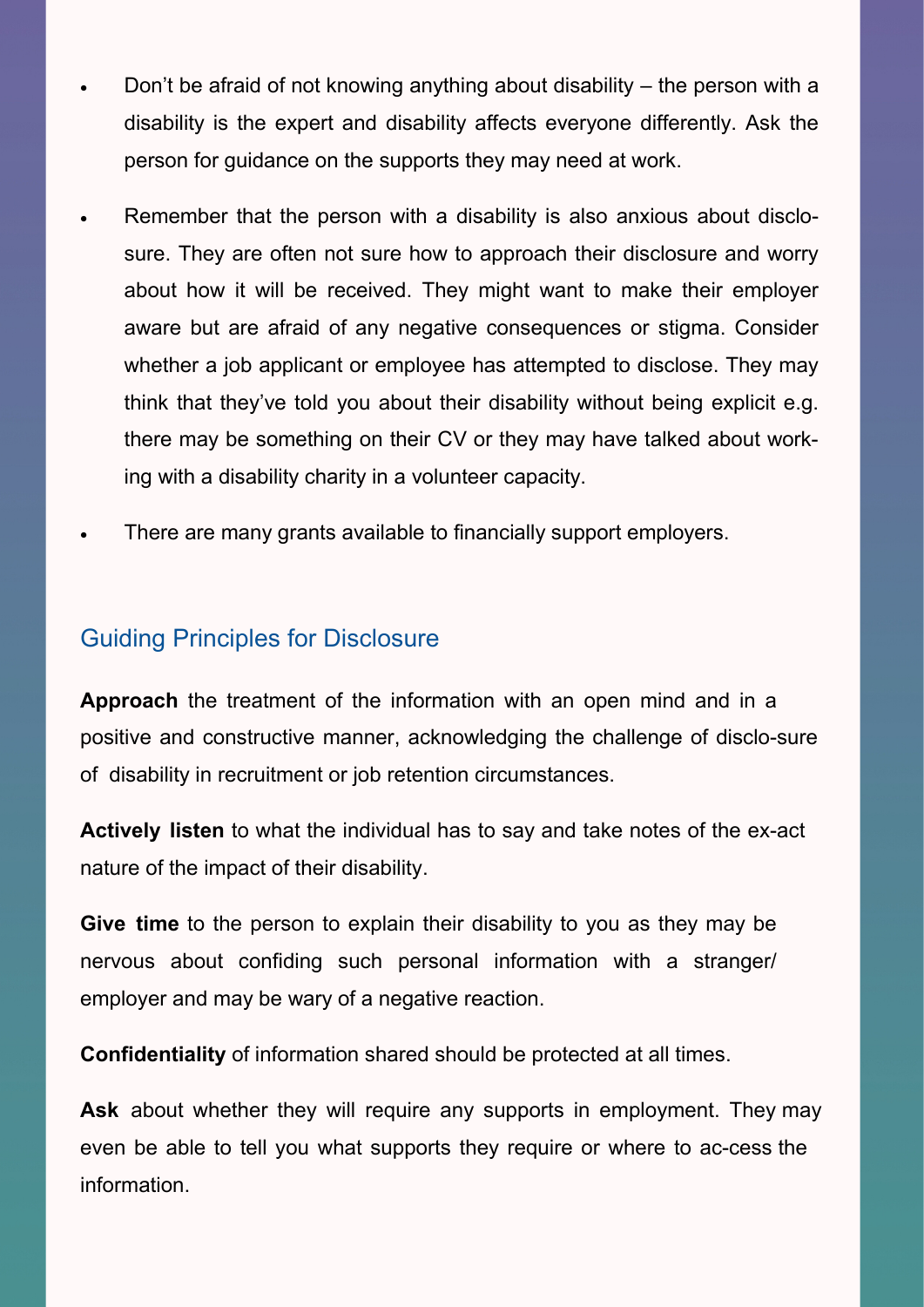**Contact** your local Department of Employment Affairs & Social Protection office for information on the types of grants and supports that are available to you. A person with a disability may be unsure of what supports they require if they are returning to employment having acquired a disability or if they are applying for a job.

 **At interview**, do not diverge from the list of interview questions. It is very important to ask the same questions of all candidates.

 **Do not** ask any questions about their disability which do not relate to job performance or supports required in the workplace.

 **Assume** that it is possible to accommodate the person's disability. This can be discussed at a later stage if the person is successful.

 **Do not** make any firm decisions or conclusions based on a person's disability. Be open to difference and focus on their knowledge and abilities instead.

#### Accessing advice

 There are a range of organisations providing assistance, advice and support on aspects of disability.

 Supervisors, managers and work colleagues may also provide valuable assis- tance in relation to the organisation of work and how the job is to be performed if the environment developed during induction is one of collaboration.

## **Useful Links**

- AHEAD Guide to [Disclosure:](https://www.ahead.ie/publications-for-employers?id=59&qstring=) [https://www.ahead.ie/publications](https://www.ahead.ie/publications-for-employers?id=60&qstring=) for [employers](https://www.ahead.ie/publications-for-employers?id=60&qstring=)
- NDA [Research:](http://nda.ie/Publications/Employment/Employment-of-people-with-disabilities-in-the-public-service/Disclosing-Disability-in-the-Workplace-a-Review-of-Literature-and-Practice-in-the-Irish-Public-Sector/) [http://nda.ie/Publications/Employment/Employment](http://nda.ie/Publications/Employment/Employment-of-people-with-disabilities-in-the-public-service/Disclosing-Disability-in-the-Workplace-a-Review-of-Literature-and-Practice-in-the-Irish-Public-Sector/) of people with [disabilities](http://nda.ie/Publications/Employment/Employment-of-people-with-disabilities-in-the-public-service/Disclosing-Disability-in-the-Workplace-a-Review-of-Literature-and-Practice-in-the-Irish-Public-Sector/) in the public service/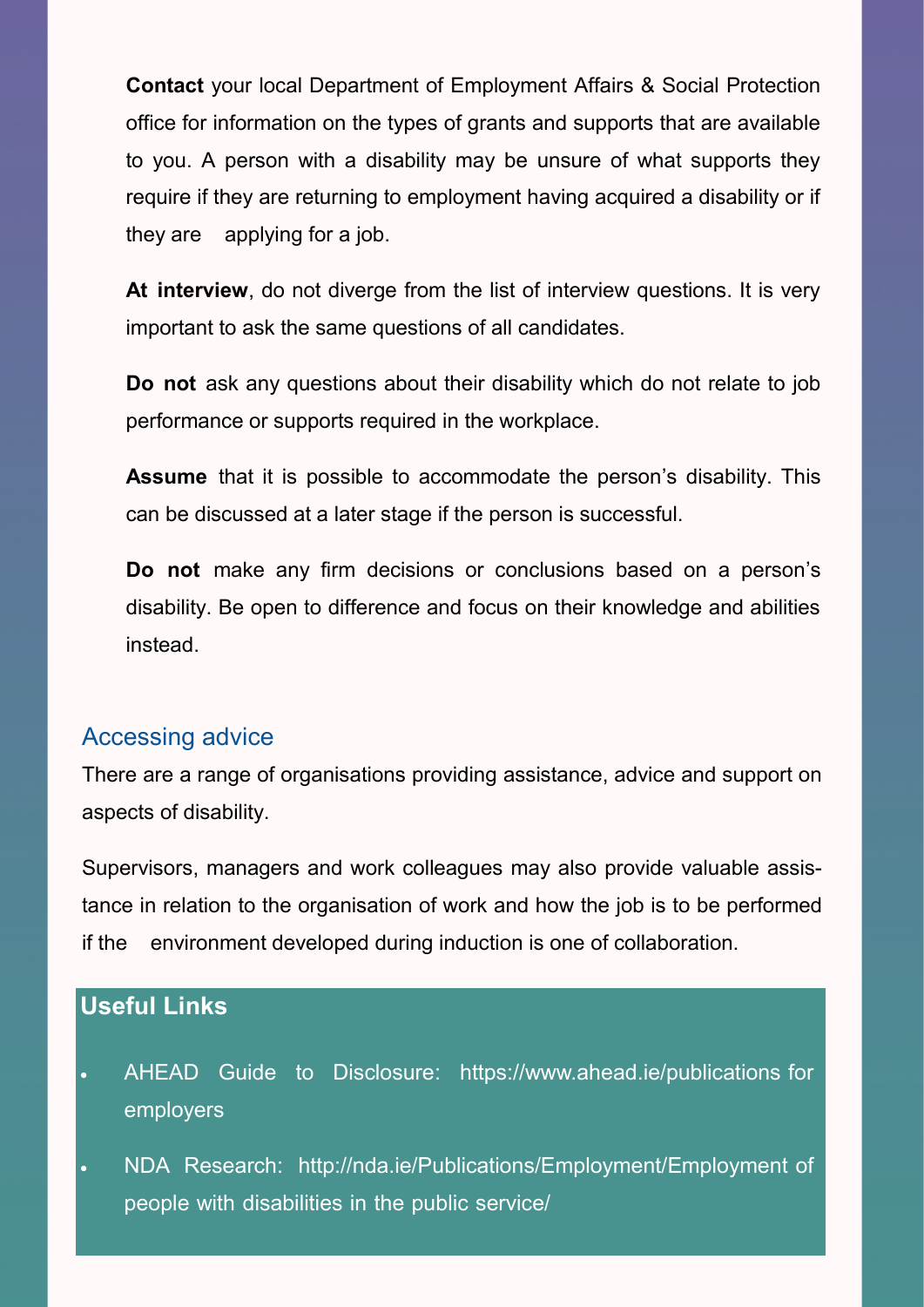#### Reasonable Accommodation

The **[Employment Equality](https://www.ihrec.ie/guides-and-tools/human-rights-and-equality-for-employers/what-does-the-law-say/eea-summary/#:~:text=The%20Employment%20Equality%20Acts%201998-2015%20aim%20to%3A%201,everyone%20gets%20full%20equality%20across%20the%20nine%20grounds.) Acts 1998-2015** oblige employers to make reasonable accommodation for people with disabilities.

 'Reasonable accommodation' is where an employer makes a change to the tasks and structure of a job, or makes changes to the workplace environment to enable an employee to:

- have equal opportunities when applying for work;
- be treated the same as co-workers;
- have equal opportunities for promotion;
- undertake training.

 Employers must also make accommodations to enable people with disabilities to return to work having acquired a disability, as well as to participate in the job application process and enjoy benefits and privileges accorded to other employees.

 If you have to make changes to the workplace or work practices to accommodate a disabled employee, the demands should be 'reasonable' and should not impose a 'disproportionate burden' on you. In other words, the changes and the costs should be realistic for the business to bear depending on several factors:

- the nature and cost of the accommodation requested;
- • the overall financial resources of the employer & number of employees;
- the impact of the accommodation on the operations of the business.

 Under equality legislation, you as an employer are not obliged to provide special treatment or facilities if the cost of doing so is excessive or disproportionate. Employers must consider possible sources of funding, such as supports and grants provided by the Department of Employment Affairs & Social Protection when assessing the cost of a particular accommodation.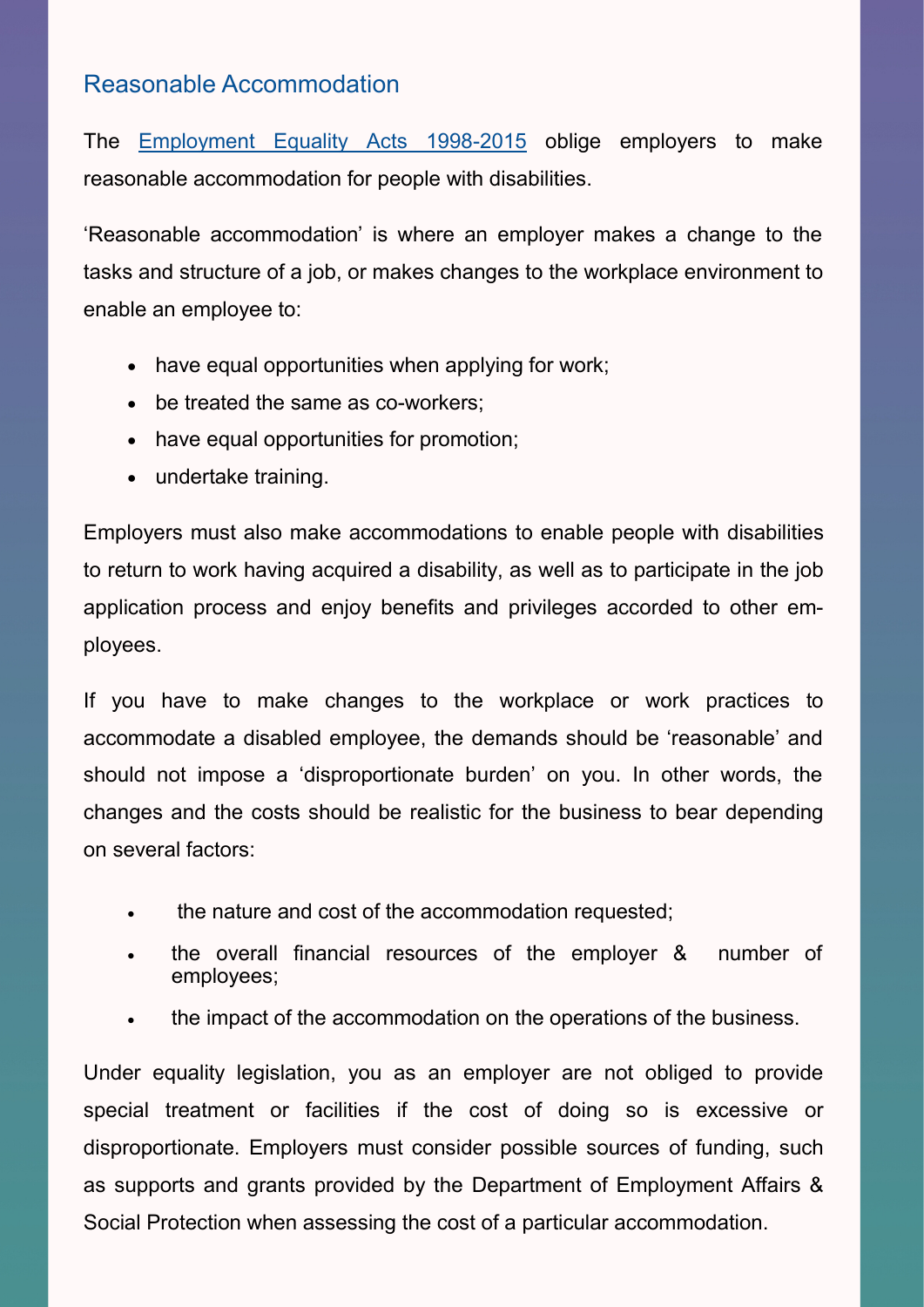## **5 Steps to Reasonable Accommodations**

 Accommodations should be made on a case-by-case basis and involve discussions between the employer and employee or applicant.

## Step 1

 **Assess** the impact of the disability and decide where there may be limitations in performing the essential functions of the job. The person with a disability is the expert and knows how their disability will impact on them, if at all, in the workplace.

## Step 2

**Identify** the employee's workplace accommodation needs by:

- Involving the employee who has the disability in every step of the process.
- Exploring ways of providing workplace accommodations.
- • Using job descriptions and job profiles to analyse essential functions of the job.
- limitations • Consulting with the individual to ascertain the precise job-related functional and how these could be overcome with potential accommodations.
- • Deciding if and how co-workers who may be affected by any of the proposed accommodations will be informed.
- Consulting with rehabilitation professionals where necessary.

## Step 3

 is also the most appropriate for the employee and employer. Remember, accommodations selected should be effective, reliable, easy to use, and readily available for the employee needing the accommodation. **Select and implement** the most reasonable and effective accommodation that

## Step 4

 **Regularly review** the implemented accommodations with the employees. Over time, special provisions may no longer be needed or requirements may change. An employee should advise their line manager of any changes that are needed.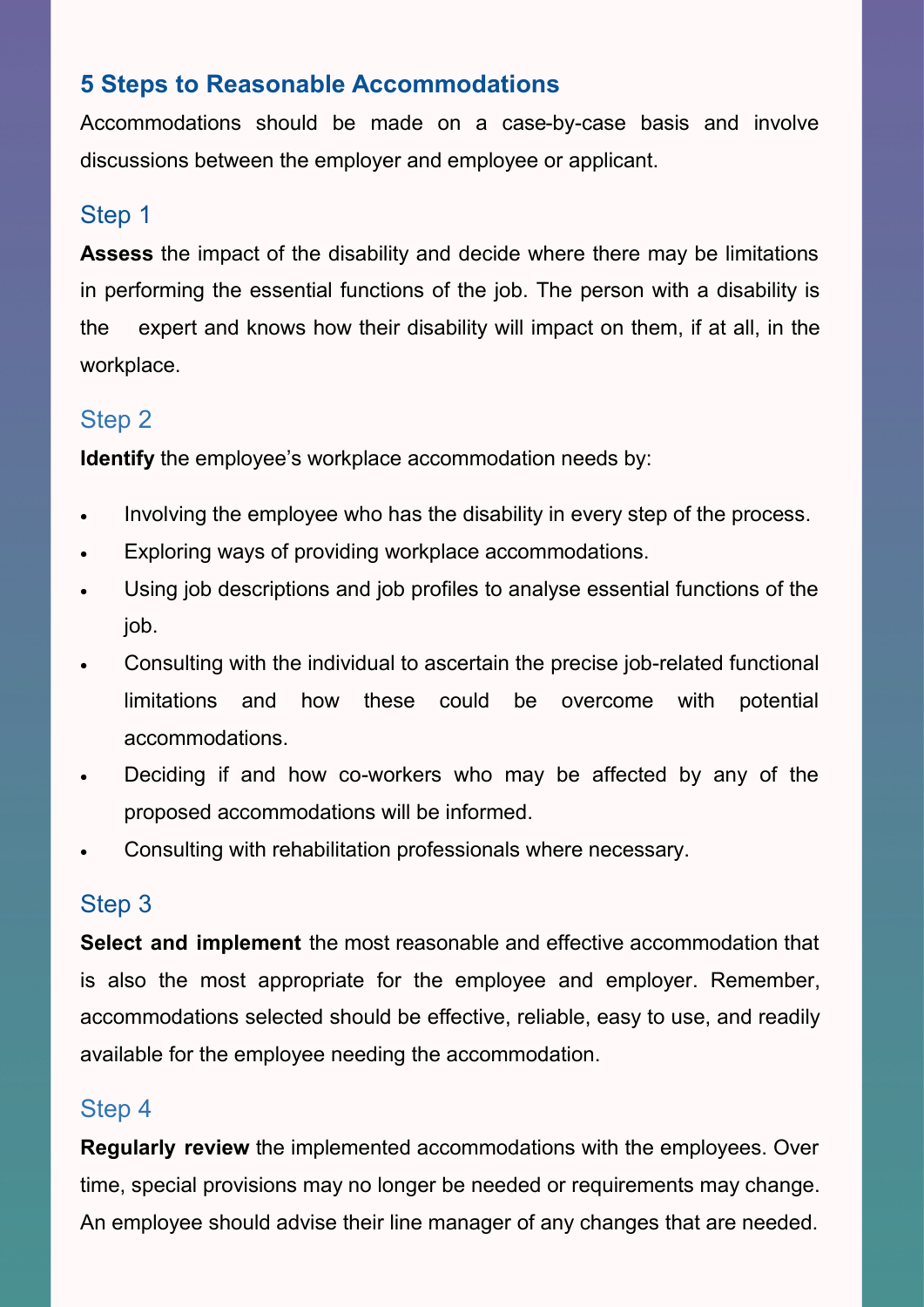## Step 5

 **Provide follow-up**, if needed, by modifying the accommodation and/or repeating the steps outlined above, if appropriate. As an employer, you are not obliged to themselves – for example, reading glasses or hearing aids. provide employees with equipment they would normally provide

 If in doubt, ask the individual. Get assistance from specialist organisations or contact us for further information.

## Examples of Reasonable Accommodation

- Adjusting or modifying tests and training materials.
- • Accepting that there may be alternative ways of accomplishing a given task or objective which were not taken into account during the preparation of the job description or selection criteria.
- • Providing company information in appropriate formats and assisting in communication, where necessary e.g. staff manuals, health and safety notices, etc.
- A talking lift with tactile floor buttons.
- Adjustable-height desks.
- Hands-free telephone sets.
- Later start and finish times.
- • Organising the distribution of work tasks in a team so that staff members who are hard of hearing are not expected to take minutes. (HSA)

#### Reasonable Accommodation Fund

 The department has responsibility for providing labour market services for people with a disability, assisting them with finding paid employment or preparing them for employment through a training or employment programme. More information on this and other grants and schemes can be found in the Grants & Schemes.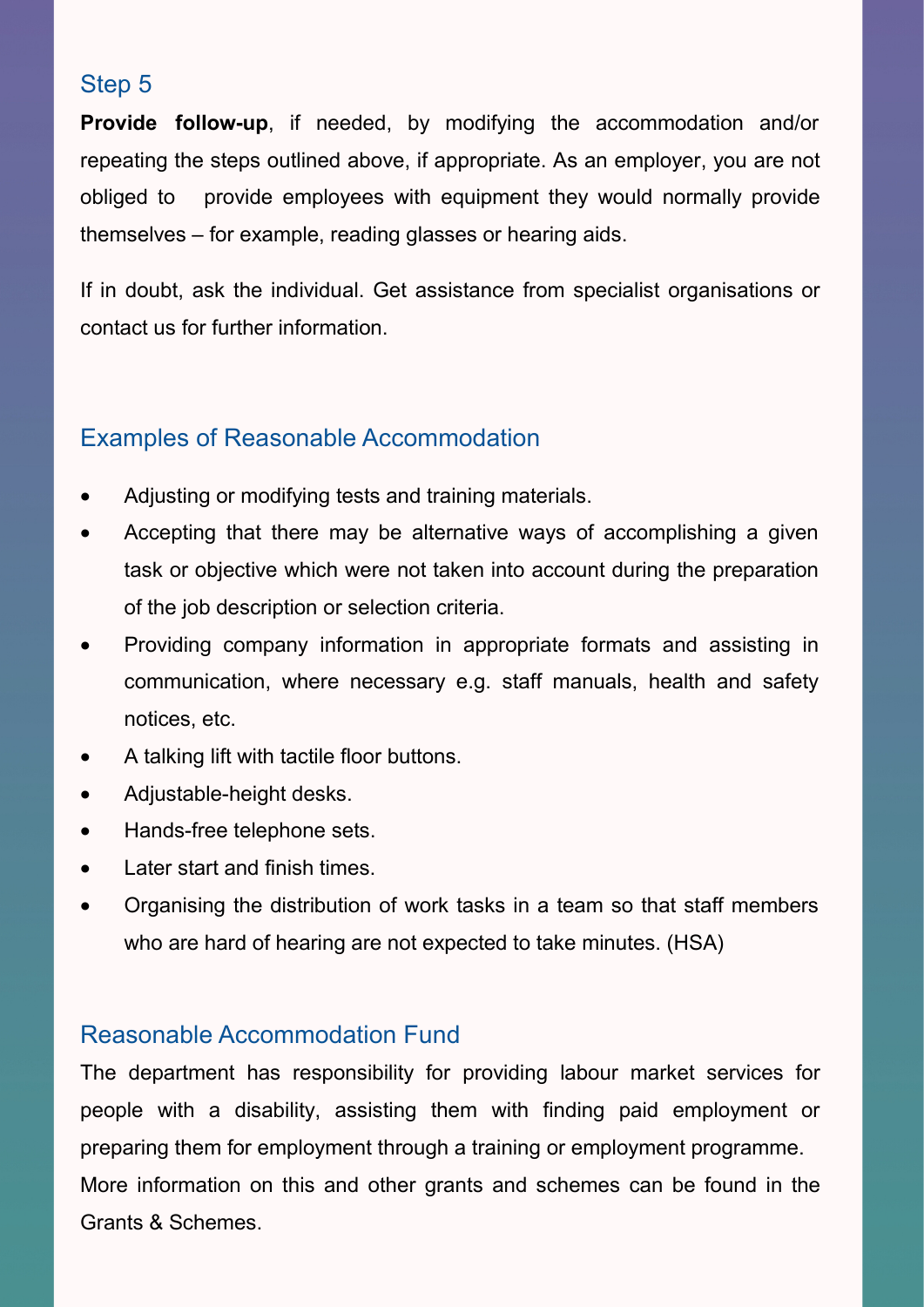#### Reasonable Accommodation Passport scheme

 The Irish Congress of Trade Unions and IBEC launched the Reasonable Accommodation Passport scheme. The passport system provides a confidential live record of the barriers people face and the accommodations that have been agreed to prevent or reduce its impact in the workplace.

 This Passport is a tool to support individuals in fulfilling their potential and contributing to their own success and that of the organisation. It is hoped that it will form one of the supports to encourage the employment of people with disabilities and open up conversations around reasonable accommodation.

## **Useful Links**

- • [http://www.ahead.ie/employer](http://www.ahead.ie/employer-accommodations) accommodations
- <http://www.assistid.eu/aboutus/>
- [https://www.ihrec.ie/guides](https://www.ihrec.ie/guides-and-tools/human-rights-and-equality-for-employers/what-does-the-law-say/disability-and-reasonable-accommodation/) and tools/human rights and equality for [employers/what](https://www.ihrec.ie/guides-and-tools/human-rights-and-equality-for-employers/what-does-the-law-say/disability-and-reasonable-accommodation/) does the law say/disability and reasonable [accommodation/](https://www.ihrec.ie/guides-and-tools/human-rights-and-equality-for-employers/what-does-the-law-say/disability-and-reasonable-accommodation/)
- [https://www.opendoorsinitiative.ie/training](https://www.opendoorsinitiative.ie/training-courses-and-supports) courses and supports
- [Reasonable Adjustments Disability Passport.indd](https://www.ictu.ie/download/pdf/reasonable_adjustments_disability_passport.pdf) (ictu.ie)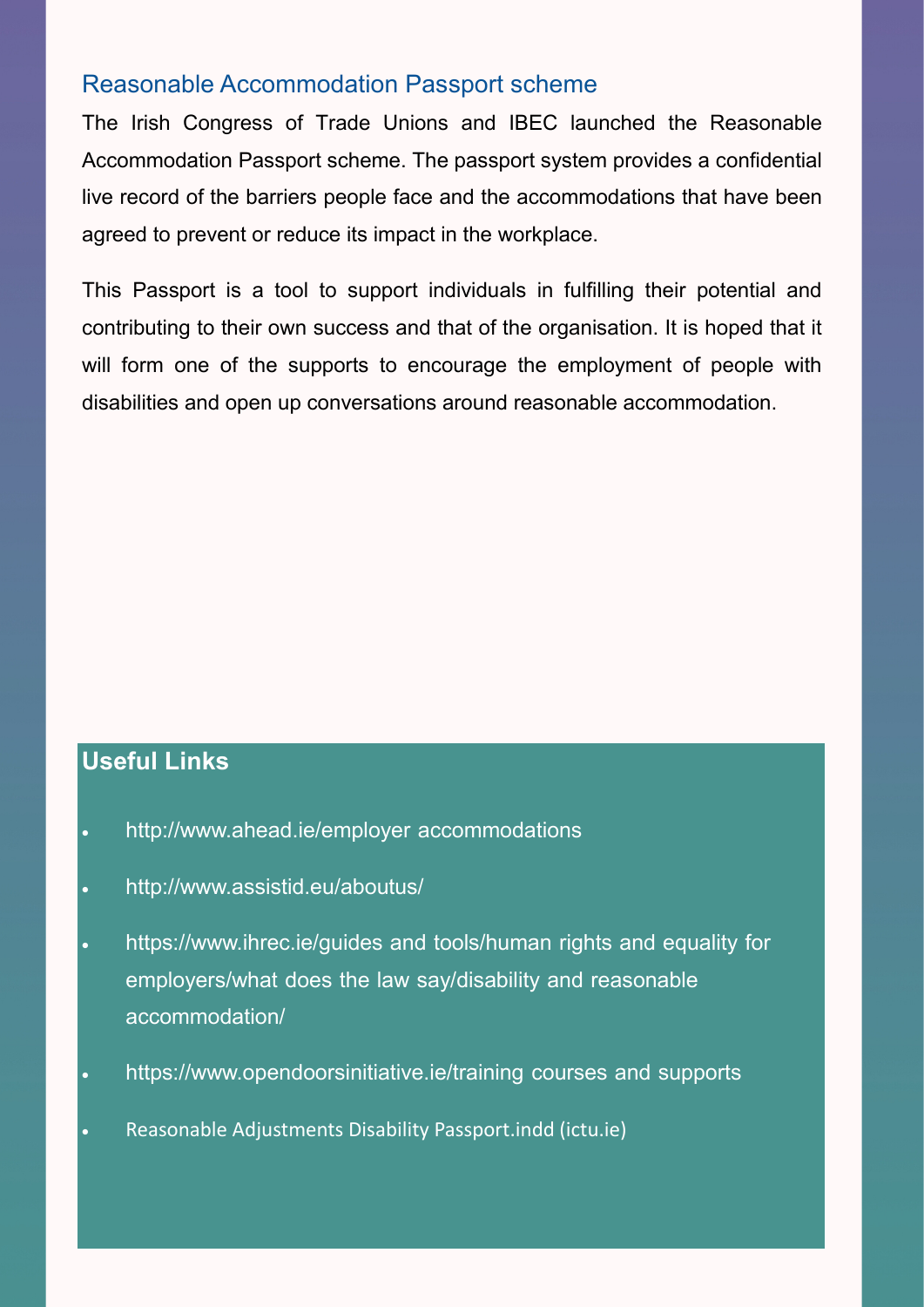## Universal Design

 Universal Design is the design and composition of an environment so that it can be accessed, understood and used to the greatest extent possible by all people regardless of their age, size, ability or disability. An environment (or any building, product, or service in that environment) should be designed to meet the needs of all people who wish to use it.

 Universal Design should incorporate both user-aware design and customisable design. User-Aware Design pushes the boundaries of 'mainstream' products, services and environments to include as many people as possible. Customisable Design minimises the difficulties of adaptation for users.

More information on Universal Design best practice at <http://universaldesign.ie>

#### Health & Safety

The **Safety, [Health and Welfare at Work](http://www.hsa.ie/eng/Small_Business/Getting_Started/Risk_Assessments_Made_Easy/Short_Guide_to_the_Safety_Health_and_Welfare_at_work_Act_2005.pdf) Act 2005** states that employers must 'ensure, as far as is reasonably practicable, the safety, health and welfare at work of all employees'. All employers regardless of the size of the business are required by law to carry out a risk assessment at their place of work and to keep a written record of that assessment. Risk Assessment is simply looking closely at what in your place of work or about your work activities could cause harm to your employees and visitors to your workplace and determining the control measures you can implement to minimise the risk.

 Your risk assessment should take account of any particular risks for staff with disabilities. Identify if there are any particular hazards or risks for staff with different conditions such as:

- Restricted mobility;
- Limited dexterity;
- Impaired vision;
- Impaired hearing;
- Limited understanding;
- Health conditions such as heart problems, epilepsy or asthma.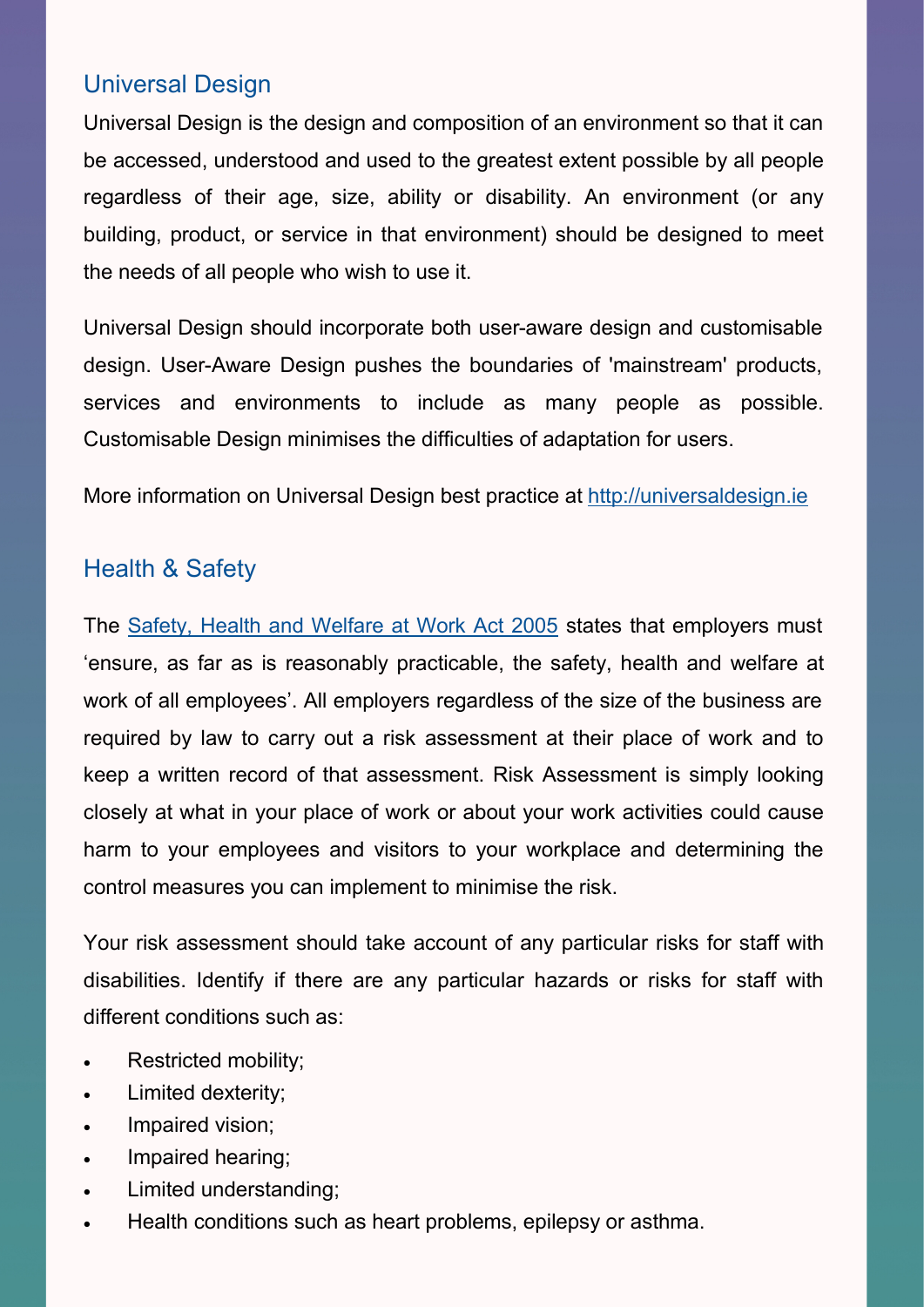## **Legislation**

work experience. Employers may not discriminate against employees or prospective The Equality Employment Acts 1998-2015 prohibit discrimination under nine grounds in employment, including vocational training and employees on the basis of any of the nine grounds, one of which is disability.

The Employment Equality Acts 1998-2015 aim to:

- promote equality;
- ban discrimination across nine grounds;
- ban sexual and other harassment;
- ban victimisation:
- • make sure suitable facilities for people with disabilities are available in relation to access to employment, advancing in employment and taking part in training;
- • allow positive action to ensure everyone gets full equality across the nine grounds.

 Discrimination on the 'disability ground' occurs where there is less favourable treatment of one person compared to another person because one has a disability and the other has not, or the other has a different disability.

More information can be found at <www.ihrec.ie>

## Disability Act 2005

 The Disability Act 2005 places a statutory obligation on public service providers to support access to services and facilities for people with disabilities.

Public service bodies are required to:

- • Promote and support the employment of people with disabilities. Section 47 (1) (a) of the Disability Act requires public bodies, insofar as practicable, to take all reasonable measures to promote and support employment by them of people with disabilities.
- • Comply with any Statutory Code of Practice approved by the relevant Minister.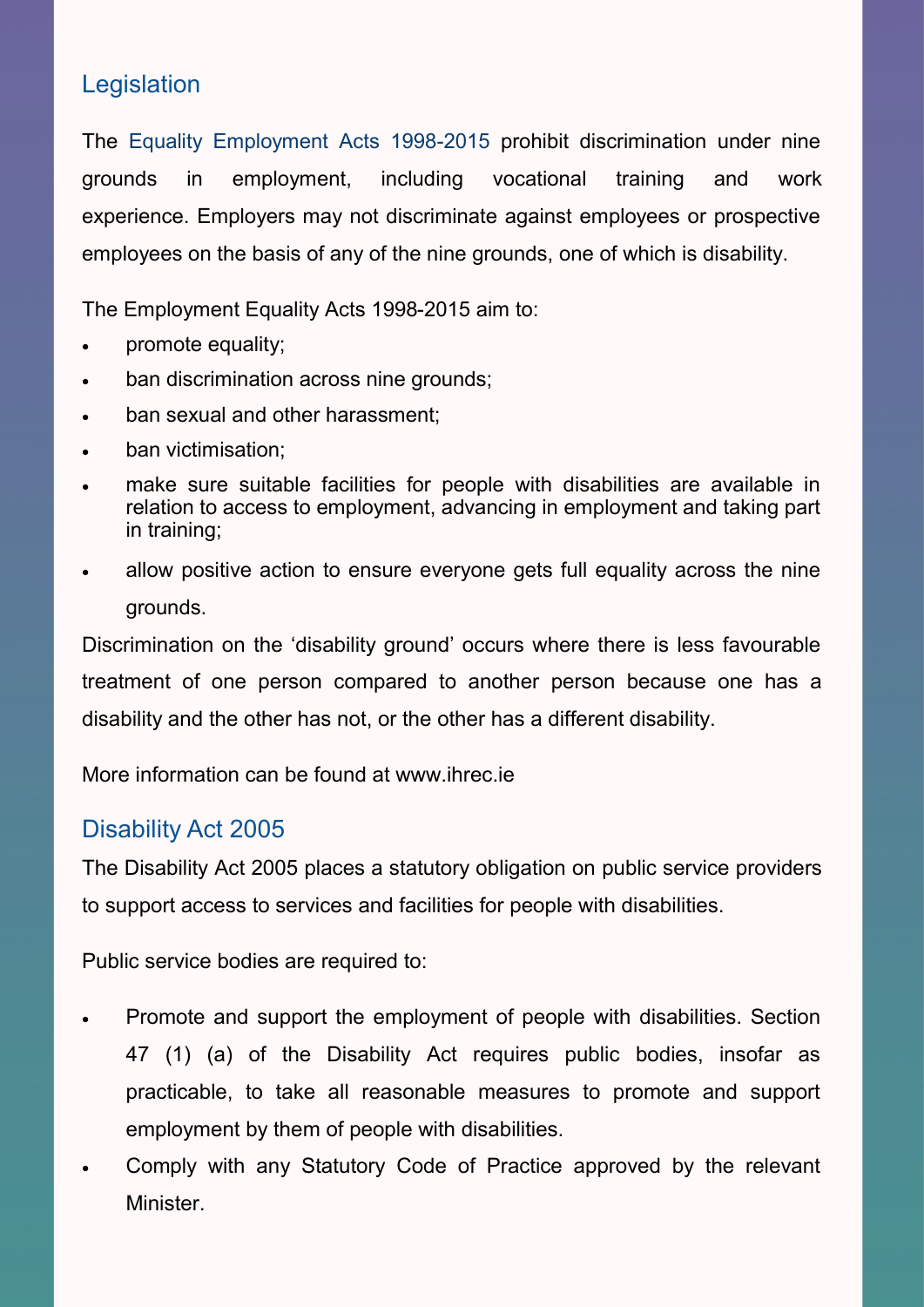- Employ people with disabilities to make up at least 3% of the workforce.\*
- • Report on compliance with these obligations. Public bodies must report to statutory Monitoring Committees in their parent department every year by 31 March. For civil servants, the report is made to the Department of Finance Monitoring Committee.

 \*Under the [Comprehensive Strategy](http://www.justice.ie/en/JELR/Comprehensive%20Employment%20Strategy%20for%20People%20with%20Disabilities%20-%20FINAL.pdf/Files/Comprehensive%20Employment%20Strategy%20for%20People%20with%20Disabilities%20-%20FINAL.pdf) for People with Disabilities (2015 – 2024), the Government has committed to increasing the public service employment target for persons with disabilities on an incremental basis from a minimum of 3% to a minimum of 6% by 2024.

 Note: To report on compliance with the 3% target, public bodies need to know how many of the staff they employ have a disability. The Disability Act 2005 definition should be used to decide whether or not an employee is considered to have a disability.

## UN Convention on the Rights of Persons with Disabilities

 The UN Convention on the Rights of Persons with Disabilities came into force in Ireland on 19 April 2018.

 The purpose of the Convention is to promote, protect and ensure the full and equal enjoyment of all human rights and fundamental freedoms by all persons with disabilities, and to promote respect for their inherent dignity.

 The Convention includes Article 27 on work and employment. Article 27 – Work and employment states that:

 "States Parties recognize the right of persons with disabilities to work, on an equal basis with others; this includes the right to the opportunity to gain a living by work freely chosen or accepted in a labour market and work environment that is open, inclusive and accessible to persons with disabilities. States Parties shall safeguard and promote the realization of the right to work."

More information on our website [\(www.employersforchange.ie\)](http://www.employersforchange.ie) or you can find a comprehensive list of legislation on the NDA website [\(www.nda.ie\).](http://www.nda.ie)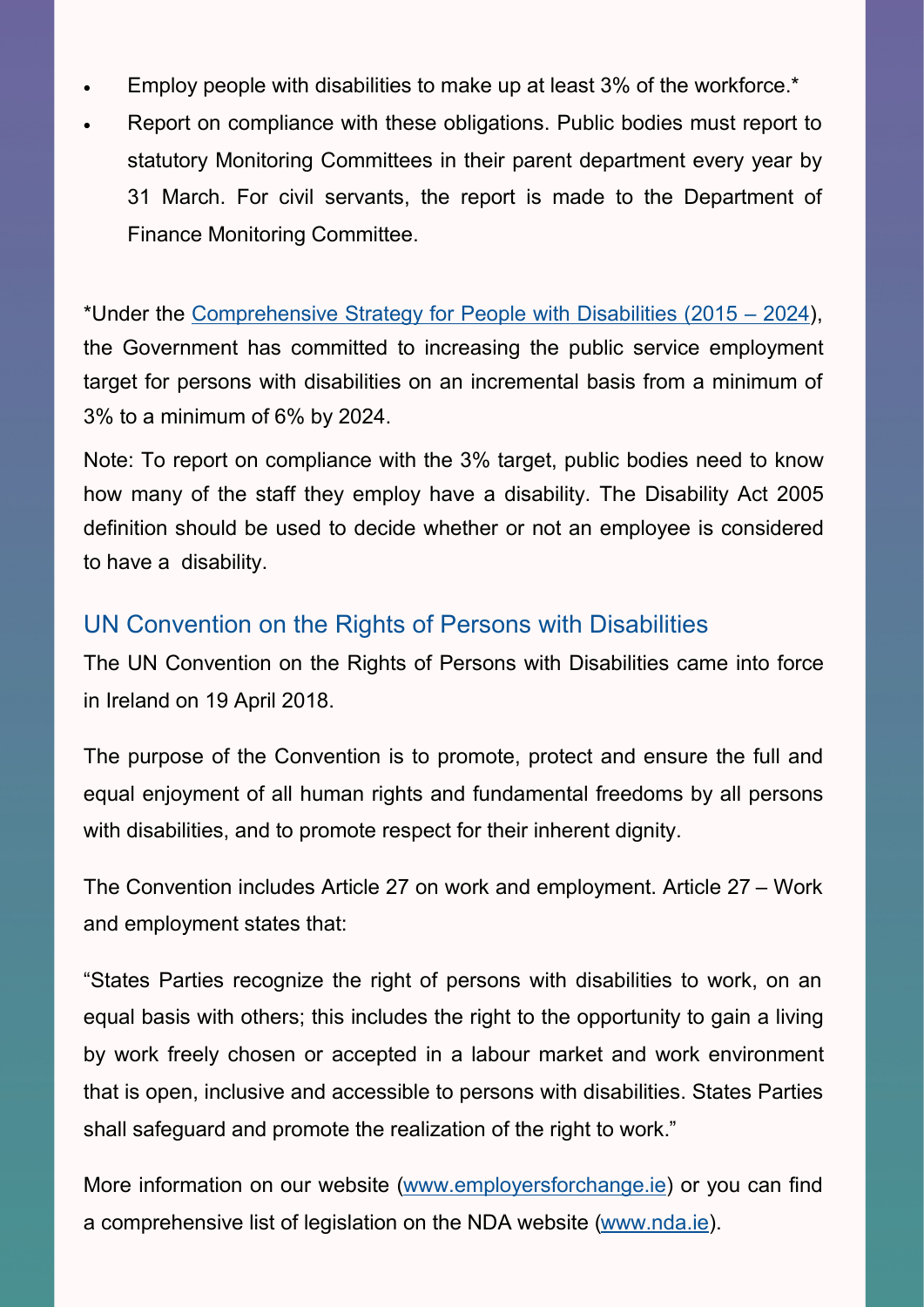## Assistive Technology for Open Doors Website

 Assistive Technology (AT) refers to any device or system that helps to improve the functional capacity of people with disabilities. It is a very broad field and may range from the very simple to the very complex. People with a disability use AT for a whole range of tasks. Whether it is simply accessing print media or communicating on the telephone, AT provides a vast array of solutions. It can allow a person who cannot manipulate a pen to write, enable those who have difficulty in speaking to communicate and assist people with visual impairments to read.

 There are three categories of AT, ranging from 'Low-tech' such as a laptop stand or foot rest through 'Medium-tech' up to 'Hi-tech' including sophisticated communication and computer control systems for those with little independent functioning or communication ability.

 If you have an employee or potential employee with a vision, hearing, speech, mobility impairment or specific learning difficulty, there are assistive technologies to assist in all of these areas, examples include:

- Alternative keyboards, featuring larger or smaller than standard keys
- Touch screens
- Joysticks, manipulated by hand, feet, chin to control cursor on screen
- Screen enlargers/magnifiers/ readers
- Speech recognition programs
- • Simple adjustments to a car can enable people with physical disabilities to be mobile

 Computer-based AT applications help overcome some of the functional barriers created by disability. It increases the independence, employability and productivity for an individual living with a disability and in many cases can be at little cost.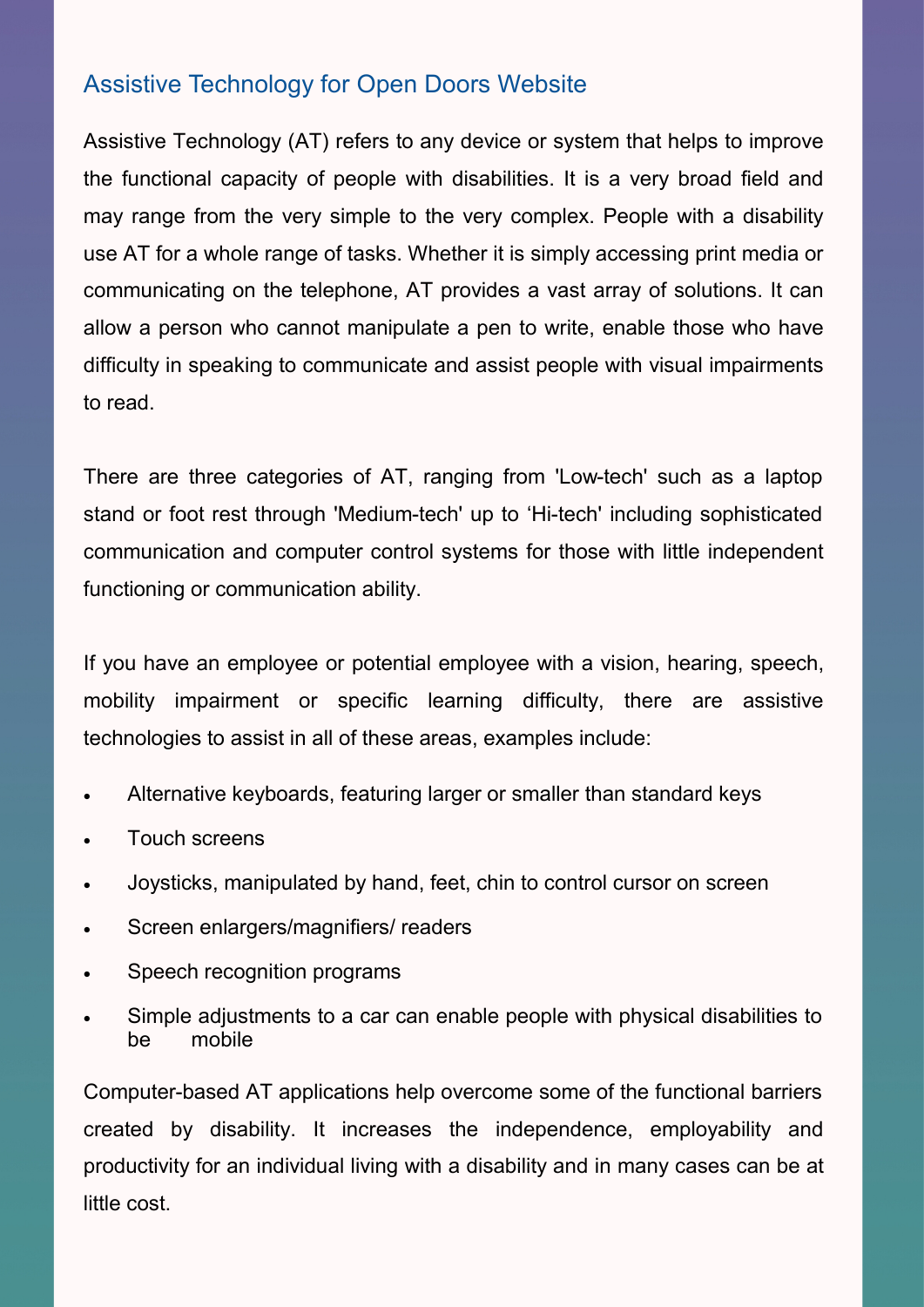## Learning Spaces

**[FreedomTech](https://freedomtech.ie/)** provides an active learning space around accessible and assistive technology across education, employment, independent living and health. They advocate for a coherent infrastructure of supports for people with disabilities and have proposed an AT Passport. They host regular gatherings on different topics including employment. The Community Hub for Assistive Technology (CHAT) facilitates and creates cross-disciplinary opportunities to learn in an atmosphere that supports equality, collective and individual sharing. This makes the most of people's expertise to identify better challenges, gaps and to consider solutions regarding AT.

Examples of different types of AT:

 'AT Hive' is a new [resource brought to you](https://www.ahead.ie/ATHive) by AHEAD and DAWN (the Disabil- ity Advisors Working [Network\) that](https://www.ahead.ie/ATHive) aims to raise awareness about Assistive [Technology](https://www.ahead.ie/ATHive) (AT) in the Education and Employment Sectors. AT Hive has about 50 examples of free and paid AT that can help with reading, writing, organisation, recording, communication, collaboration and more. These assistive technologies come in many forms like apps, websites, software, devices as well as in Office 365 and Google Workspace, to just name a few. If you are new to AT, or have some used AT already, then explore AT Hive to see the wide range of technologies that are available that can help people in any ways. Funding is through the [Workplace Equipment Adaptation grant](https://www.gov.ie/en/service/38fdd0-workplace-equipment-adaptation-grant/) (See Grants).

## **Useful Links**

- <http://sightandsoundtechnology.ie>
- [https://www.sess.ie/links/sen](https://www.sess.ie/links/sen-ict-and-assistive-technology)-ict-and-assistive-technology
- http://ncse.ie/wp-content/uploads/2015/11/Richard-Wynnepresentation.pdf
- [https://www.chime.ie/services/technology](https://www.chime.ie/services/technology-for-you)-for-you
- [https://www.enableireland.ie/services/assistive](https://www.enableireland.ie/services/assistive-technology/services-employers)-technology/ services-[employers](https://www.enableireland.ie/services/assistive-technology/services-employers)
- <https://www.myaccesshub.io/>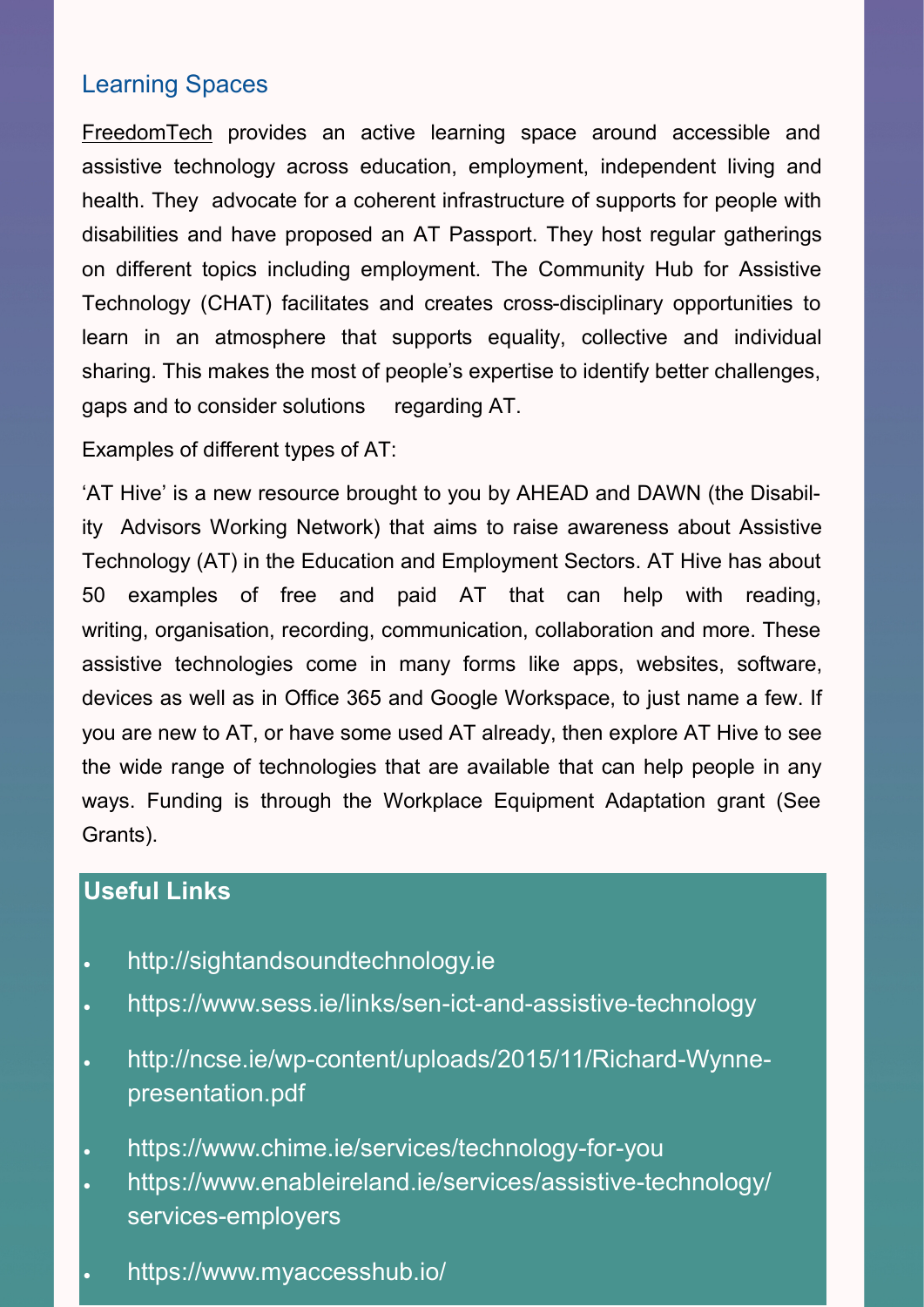## Grants & Schemes

 Below is a non-exhaustive list of grants and schemes available to employers for employees with a disability. We are always looking to capture feedback from employers who have used these grants and schemes, if you are an employer and wish to contact us about this, please do so, at **[info@employersforchange.ie](mailto:info@employersforchange.ie)** 

#### Disability Awareness Training Support Scheme (DATSS)

 This scheme is for employers to provide training and awareness. Grant assistance of 90% of eligible training to max €20,000 in year 1 and 80% in subsequent years.

 The goal of the training is to deliver clear and accurate information about disability.

 The training should be aimed at providing those taking part with an understand- ing and awareness of the issues surrounding disability. Also an overview of relevant anti-discrimination and equal opportunities legislation.

It should also provide specific information on:

- disabilities and abilities focusing on mobility and sensory issues
- perceptual awareness exercises that aim to dispel common myths
- disability etiquette to clarify appropriate language and behaviour.

 The training should include information on dealing with mental health issues in the workplace. To apply, please contact your [local Intreo](https://www.gov.ie/en/directory/category/e1f4b5-intreo-offices/?referrer=http://www.gov.ie/en/service/40cf48-find-your-local-intreo-office/) Centre.

#### Wage Subsidy Scheme (WSS)

 This scheme (WSS) provides financial incentives to private sector employers to employ people with a disability who work 21 hours per week or more, up to a maximum of 39 hours per week. The financial supports for employers available through this scheme are structured under three separate strands and employ- ers could benefit under one strand or under two or three strands simultaneous-ly, as the case may be.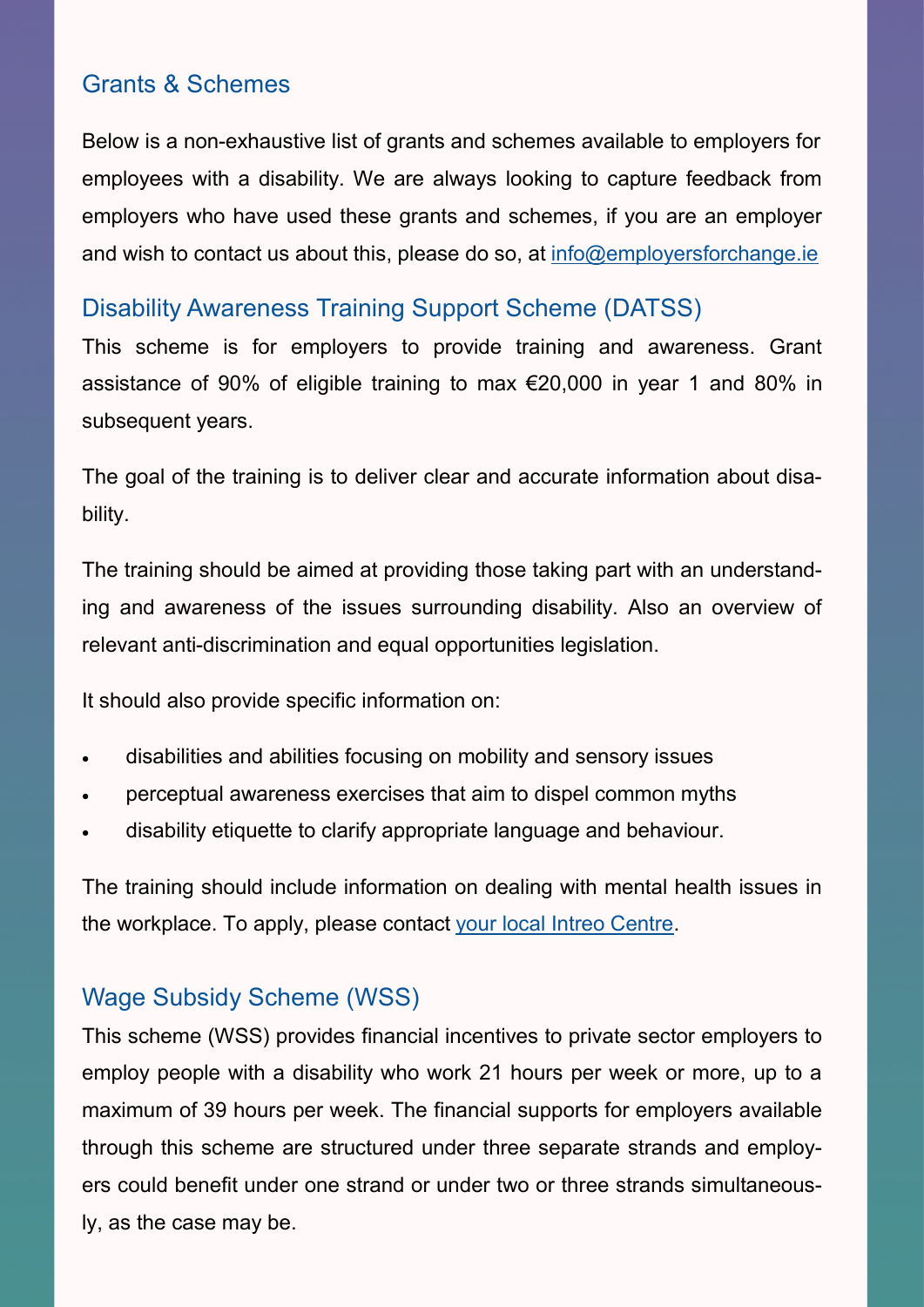Details on how to apply for this scheme can be found at [https://www.gov.ie/en/](https://www.gov.ie/en/service/37c057-wage-subsidy-scheme/) [service/37c057](https://www.gov.ie/en/service/37c057-wage-subsidy-scheme/)-wage-subsidy-scheme/

 If it is approved, you will receive a letter from your DEASP Case Officer. If not, they will request a visit with you and your employee. Making contact with the relevant office in advance should facilitate the smooth running of this process.

## The Reasonable Accommodation Fund

 The Department of Employment Affairs and Social Protection (DESP) is responsible for providing labour market services for disabled people, assisting them with finding paid employment or preparing them for employment through a training or employment programme.

 Under the Reasonable Accommodation Fund, the DESP can also help you as an employer to take appropriate measures to enable a person with a disability **or**  grants and schemes: impairment to have access to employment by providing the following

- the Workplace Equipment/Adaptation Grant (WEAG)
- the Personal Reader Grant (PRG)
- the Job Interview Interpreter Grant (JIIG)
- the Employee Retention Grant (ERG)

More details and forms on how to apply can be found at <www.gov.ie>

## Workplace Equipment/ Adaptation Grant (WEAG)

 Grant assistance is available for employers, employees and self-employed dis- abled people who need to adapt the workplace or purchase specialised equipment for staff with disabilities. As an employer you may be able to get a grant towards the costs of adapting premises or equipment for an employee with a disability.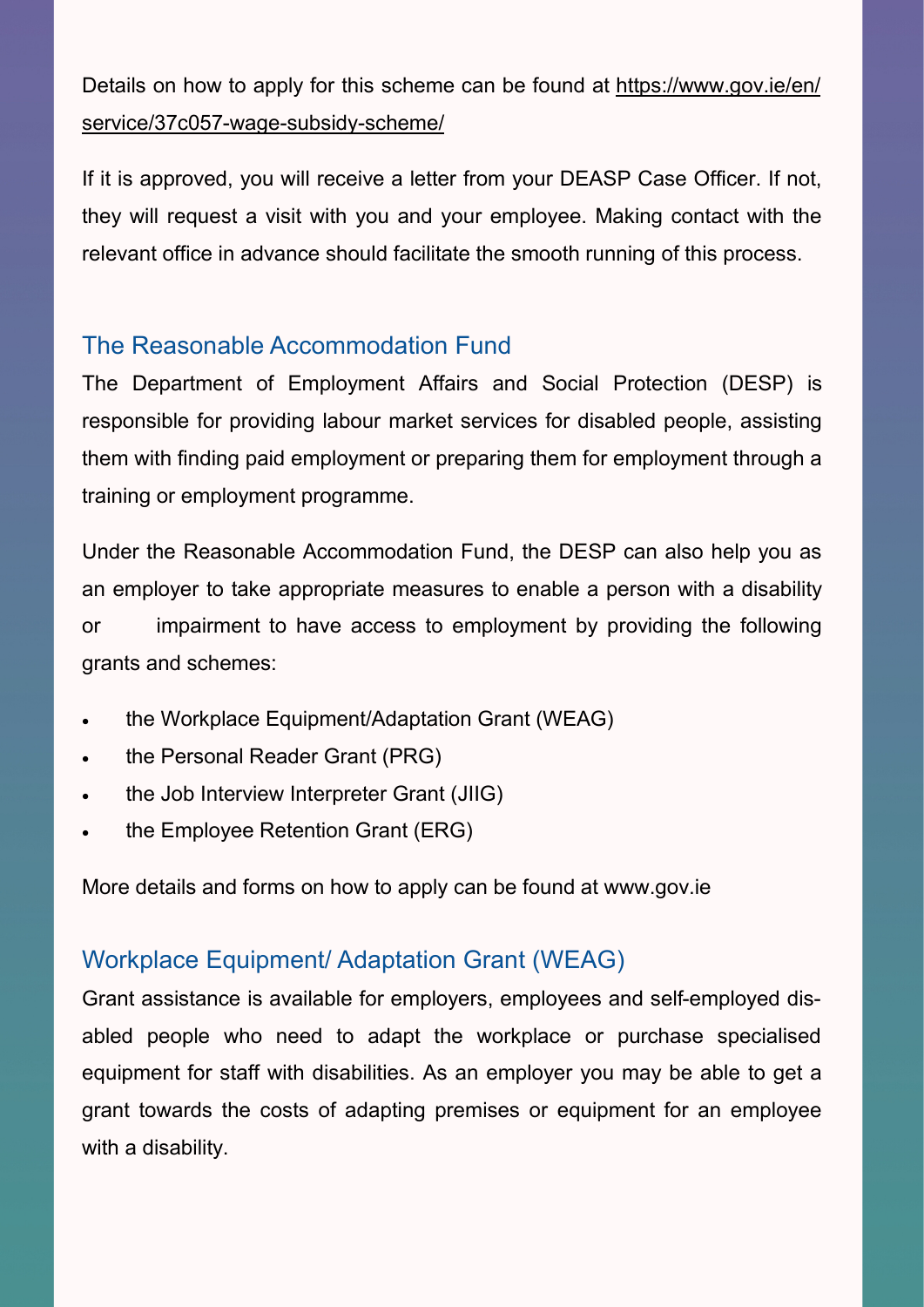Funding can be provided for the following:

- Minor building modifications such as ramps or modified toilets;
- Alarm systems with flashing lights;
- • Equipment adaptation such as voice synthesizers for computers or amplifiers for telephones.

 A maximum grant of €6,350 is available towards the cost of adaptations. This grant can also be used to upgrade adapted equipment. There are two forms in the application process.

 Applications forms and Regional contact details for the Workplace Equipment/ Adaptation Grant can be accessed at <www.gov.ie>

## Employee Retention Grant Scheme (ERGS)

 This scheme assists employers to retain employees who acquire an illness, condition or impairment which impacts on their ability to carry out their job.

Funding can be provided for the following:

- • Identify accommodation and/or training to enable the employee to remain in his/her current position;
- • Re-train the employee so that he/she can take up another position within the company.

 The Employee Retention Grant Scheme is open to all companies in the private sector.

 The scheme is open to companies where an existing employee, at any level and occupation within the company, acquires an illness, condition or impairment which impacts on his/her current ability to do his/her job.

The claim form can be downloaded from <www.gov.ie>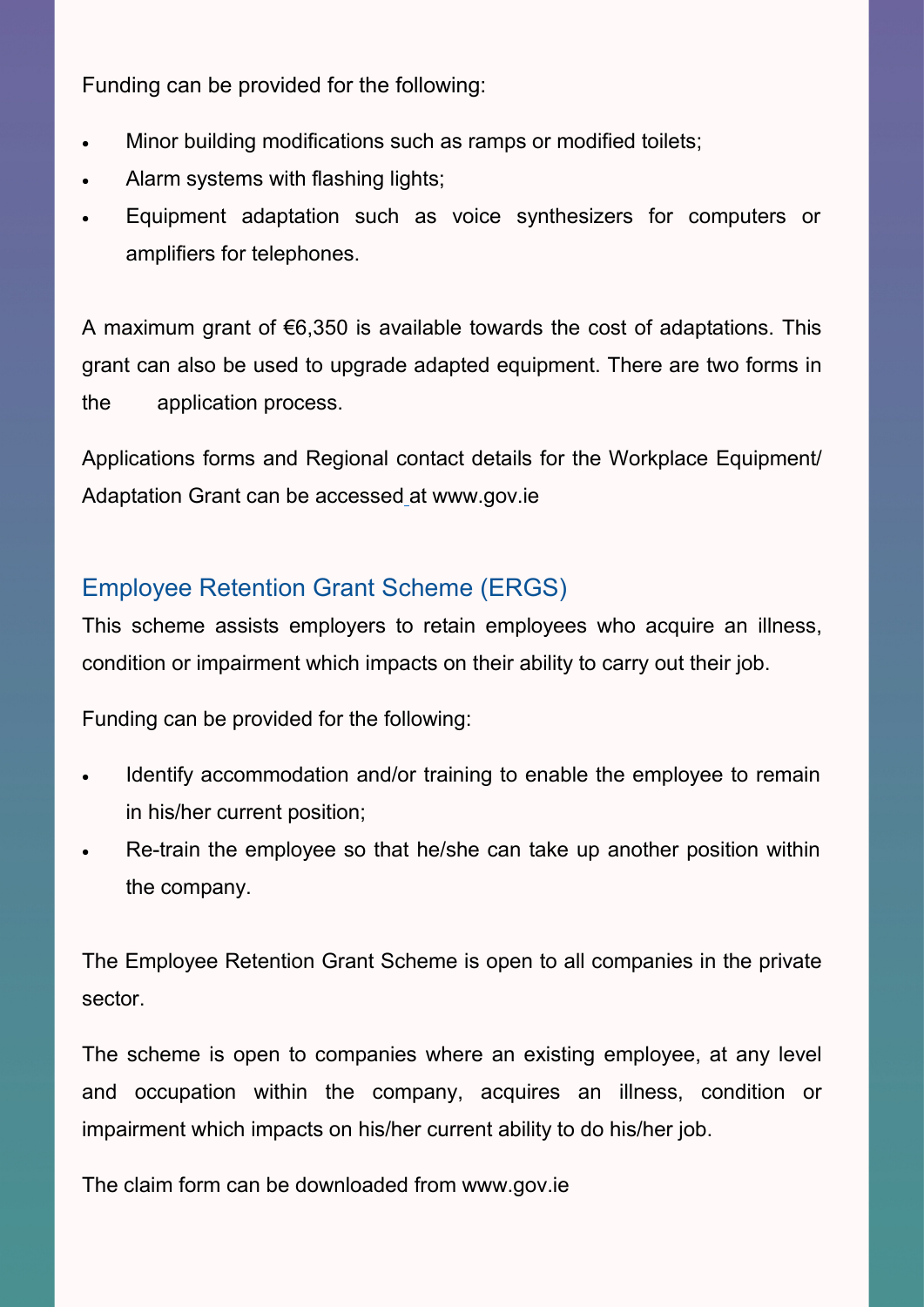#### **JobsPlus**

 JobsPlus is an employer incentive which encourages and rewards employers who offer employment opportunities to the long term unemployed including people with disabilities, who are in receipt of jobseekers benefit, jobseekers allowance or signing for jobseekers credits but NOT disability allowance.

 Regular cash payments will be made to qualifying employers to offset wage costs where they recruit jobseekers from the live register.

 This incentive is designed to encourage employers and businesses to focus their recruitment efforts on those who have been out of work for long periods. The level of payment is increased for the recruitment of those out of work for more than two years.

From the 1st of August 2020 the following rates apply:

- • Under 30 years of age, on the live register and unemployed for at least 104 days in the previous 6 months, or in receipt of Covid Pandemic Unemployment Payment: €7,500 payable over 2 years
- • Between 30 and 50 years of age, on the live register and unemployed for at least 312 days in the previous 18 months, or in receipt of Covid Pan-demic Unemployment Payment: €7,500 payable over 2 years.
- • Persons with refugee status and in receipt of jobseekers allowance (no qualifying period applies): €7,500 payable over 2 years.
- • Former one parent family payment customers whose youngest child is at least 7 years and under 14, who transfer to the live register and are now in receipt of Jobseekers Allowance transitional: €7,500 payable over 2 years.
- • Jobseekers under 50 years of age, on the live register and unemployed for at least 936 days in the previous 42 months: €10,000 payable over 2 years.
- • Jobseekers over 50 years of age, on the live register and unemployed for at least 312 days in the previous 18 months: €10,000 payable over 2 years.
- • Jobseekers not in receipt of jobseekers payment and signing for PRSI jobseeker credits will be also be eligible once they are the required number of days on the live register.

 Employers should register online at <www.welfare.ie>and Jobseekers should also register online at [www.welfare.ie.](www.welfare.ie) Further information available from [your](https://www.gov.ie/en/service/40cf48-find-your-local-intreo-office/) lo-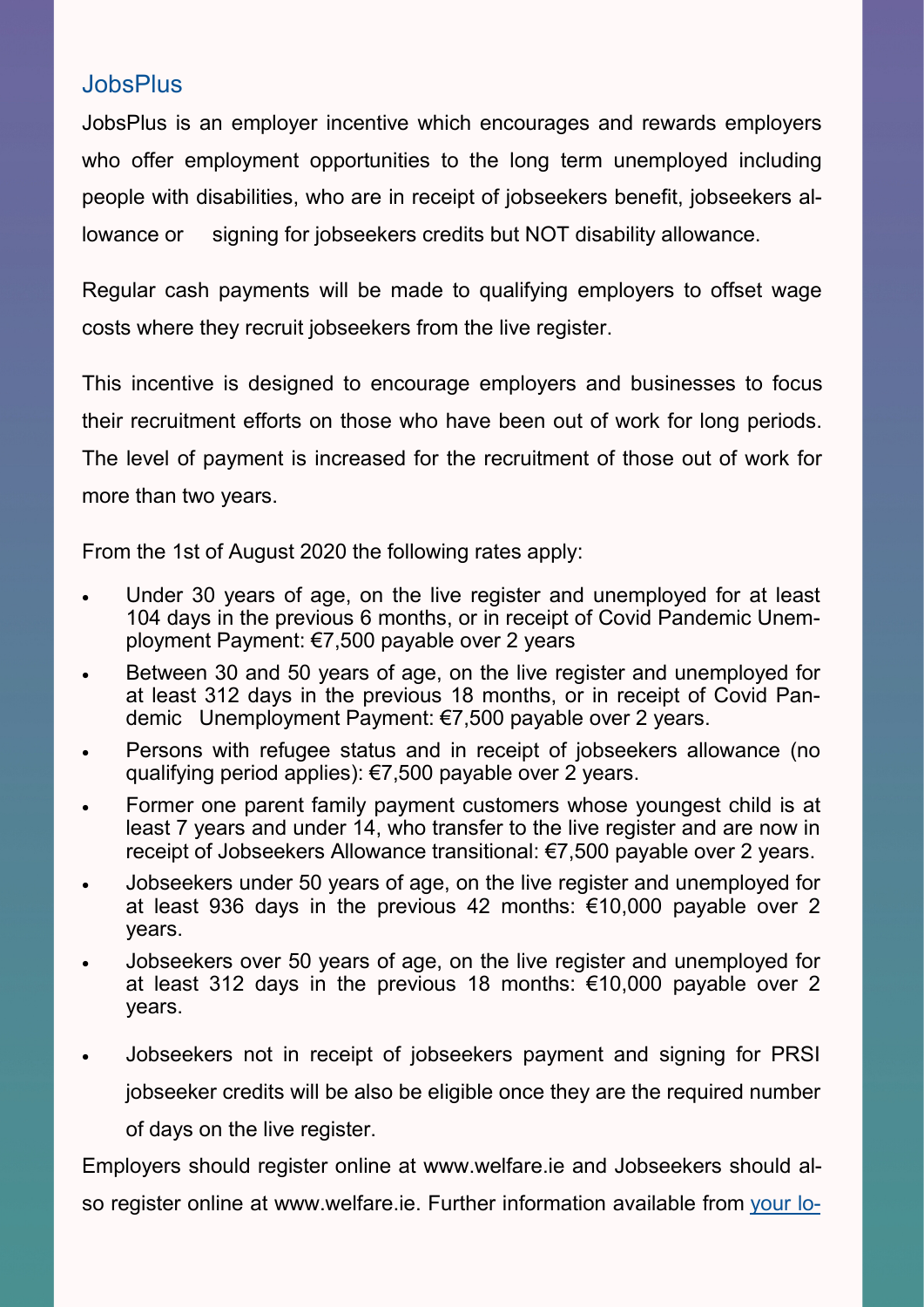#### AHEAD Student services

 AHEAD, the Association for Higher Education Access and Disability, is an independent non-profit organisation working to promote full access to and participation in further and higher education for students with disabilities and to enhance their employment prospects on graduation. Visit [www.ahead.ie](http://www.ahead.ie) for more information.

## The WAM Programme

 Willing Able Mentoring (WAM) is a work placement programme which aims to promote access to the labour market for graduates with disabilities and build the capacity of employers to integrate disability into the mainstream workplace.

 Participating employers (WAM Leaders) collaborate with WAM to offer mentored, paid work placements for graduates with disabilities. This partnership brings graduates with disabilities and WAM's network of employers together so that both can benefit from each other - ensuring genuine learning opportunities for all.

Visit [www.ahead.ie](http://www.ahead.ie) for more information.

#### National Learning Network

 National Learning Network can help you overcome obstacles and move forward with your career and your life. They provide a wide range of vocational training and education programmes, funded by SOLAS, as well as rehabilitative training, funded by the HSE. Visit <www.nln.ie> for more information.

#### **EmployAbility**

 The nationwide EmployAbility Service provides an employment support service for people with a disability. They also provide a recruitment advice service for the business community.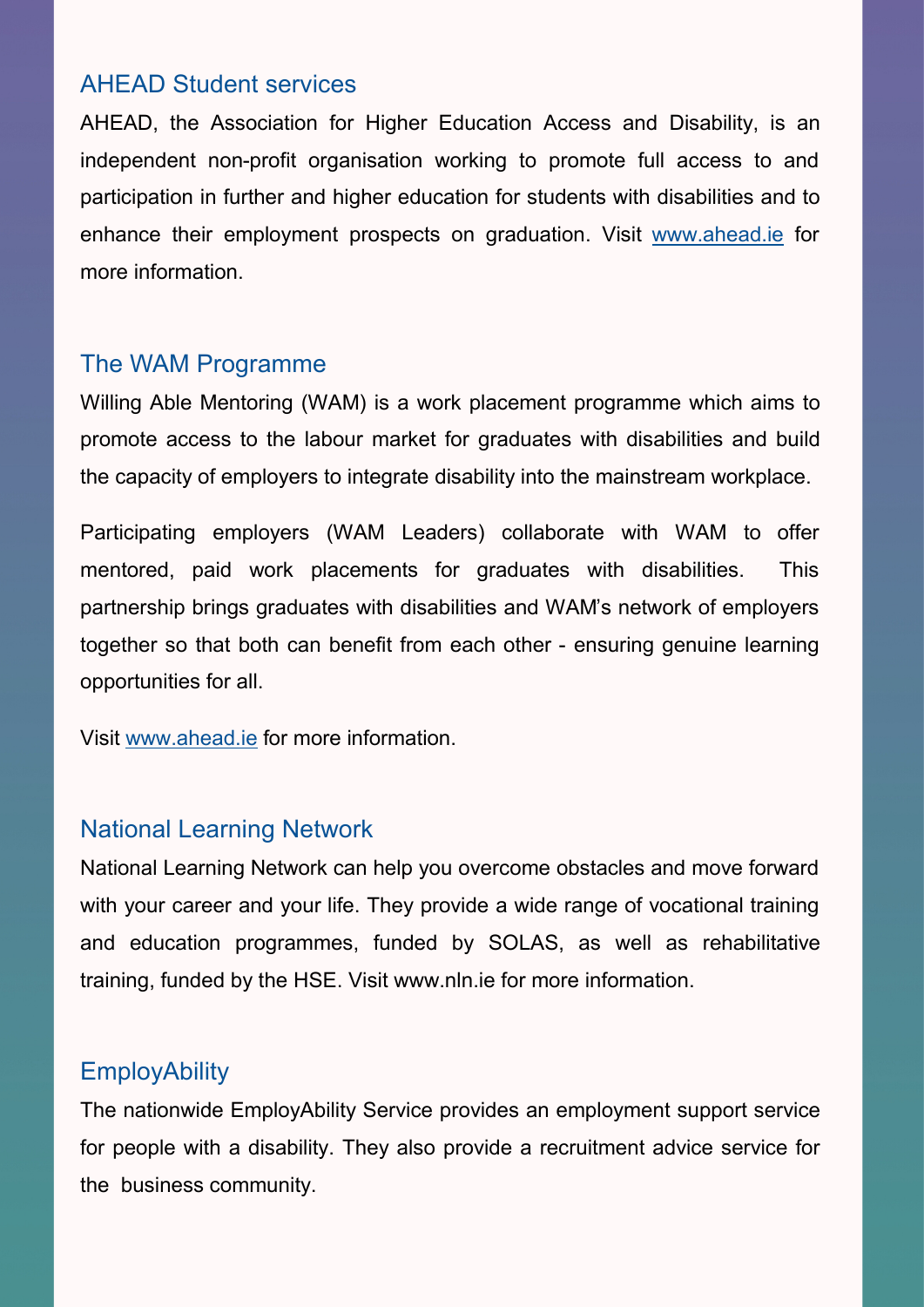Your local EmployAbility service will:

- tive employees with varying levels of skills, abilities and training; • Provide you with employment assistance and access to a pool of prospec-
- • Provide ongoing support for both the employer and employee throughout employment;
- • Provide a professional job matching service to help ensure successful recruitment;
- Provide advice and information on additional employment supports.

Visit [www.welfare.ie](http://www.welfare.ie) for more information.

 For more information and application forms visit individual grant pages. We are always looking to capture feedback from employers who have used these grants and supports, if you are an employer and wish to contact us about this, please do at [info@employersforchange.ie](mailto:info@employersforchange.ie) or by call, text or WhatsApp to 0851579603. Request a video call by email, text or WhatsApp.

## **Contact Us**



Www.employersforchange.ie



[info@employersforchange.ie](mailto:info@employersforchange.ie)



085 1579603



@EmployforChange



**in** /Employers-for-Change